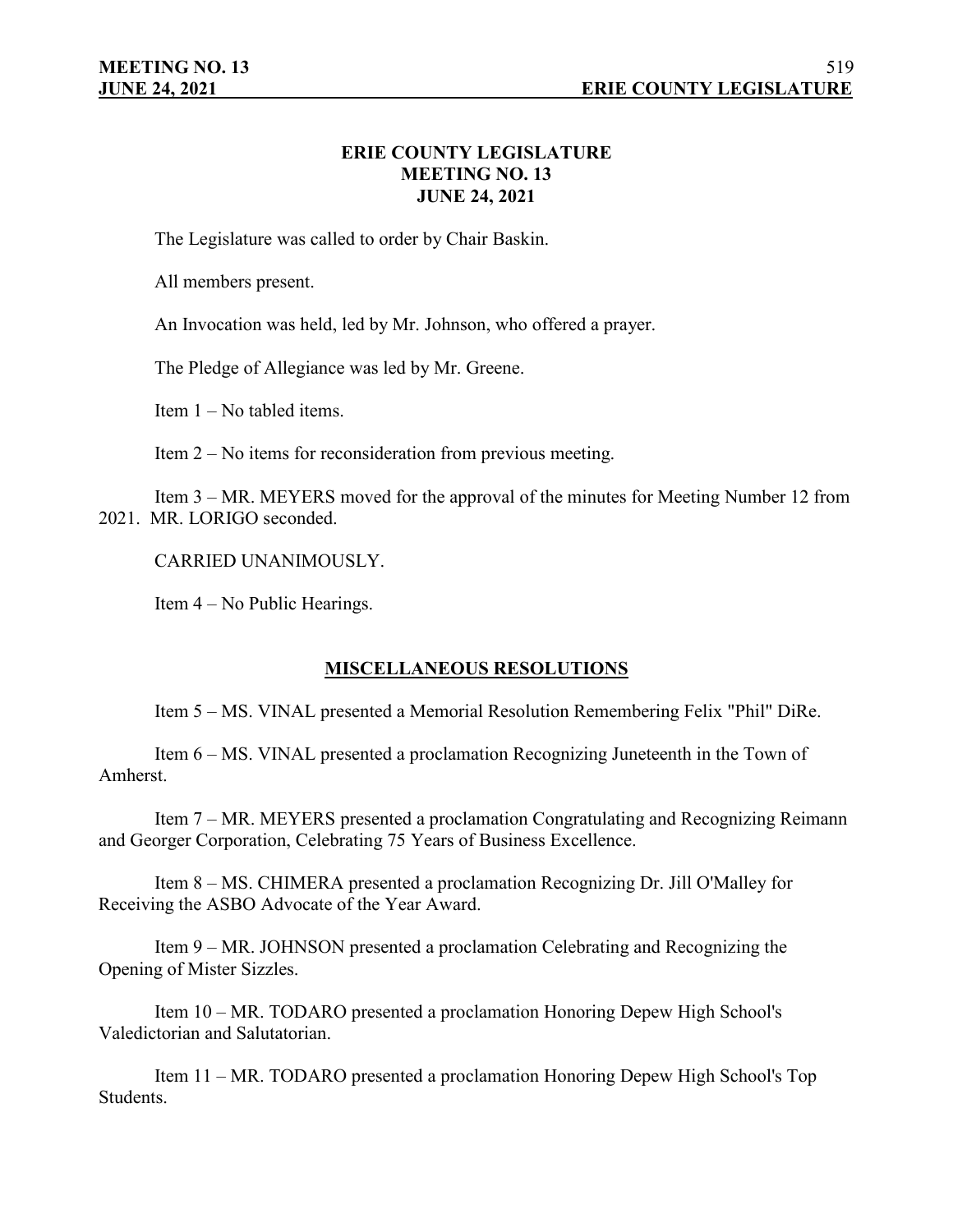Item 12 – MR. TODARO presented a proclamation Honoring Emmerson Bartels for Her Excellence in Academics and Volunteer Work.

Item 13 – MR. TODARO presented a proclamation Honoring Donna Alessi Upon the Occasion of Her Retirement.

Item 14 – MR. TODARO presented a proclamation Honoring Alyssa Okon for Her Excellence in Academics and Volunteer Work.

Item 15 – MR. TODARO presented a proclamation Honoring Gene Baran for His Continuous Selfless Acts, Dedication and Volunteer Work.

Item 16 – MR. MILLS presented a Memorial Resolution Honoring the Life and Legacy of Lois Jackson and Suburban Adult Services, Inc..

Item 17 – MR. MILLS presented a proclamation Honoring Eric Stuhr for Achieving the Rank of Eagle Scout.

Item 18 – MR. MILLS presented a proclamation Honoring the Ulman Foundation for the Work They Do to Support and Educate Our Community.

Item 19 – MR. MILLS presented a proclamation Honoring St. Mark's Episcopal Church for Its Role in Improving the Community.

Item 20 – MR. GREENE presented a proclamation Honoring and Congratulating Deric Brege on Being Named Western New York History Day Teacher of the Year.

Item 21 – MR. GREENE presented a proclamation Honoring Annie Leeds as the Erie County Legislature's Citizen of the Month for June 2021.

Item 22 – MR. GREENE presented a proclamation Honoring and Congratulating Captain Tracy Martin on Her Promotion.

Item 23 – MR. GREENE presented a proclamation Celebrating Jennie Concetta Mazza Martino Upon the Occasion of Her 100th Birthday.

Item 24 – MR. LORIGO presented a proclamation Honoring Lieutenant David Suttell Upon His Retirement.

Item 25 – MR. LORIGO presented a proclamation Honoring Summit Gymnastics Center Upon the Occasion of Their 40th Anniversary.

Item 26 – MR. LORIGO, MR. GREENE, MR. TODARO & MR. MILLS presented a proclamation Recognizing and Acknowledging Alzheimer's and Brain Awareness Month in Erie County.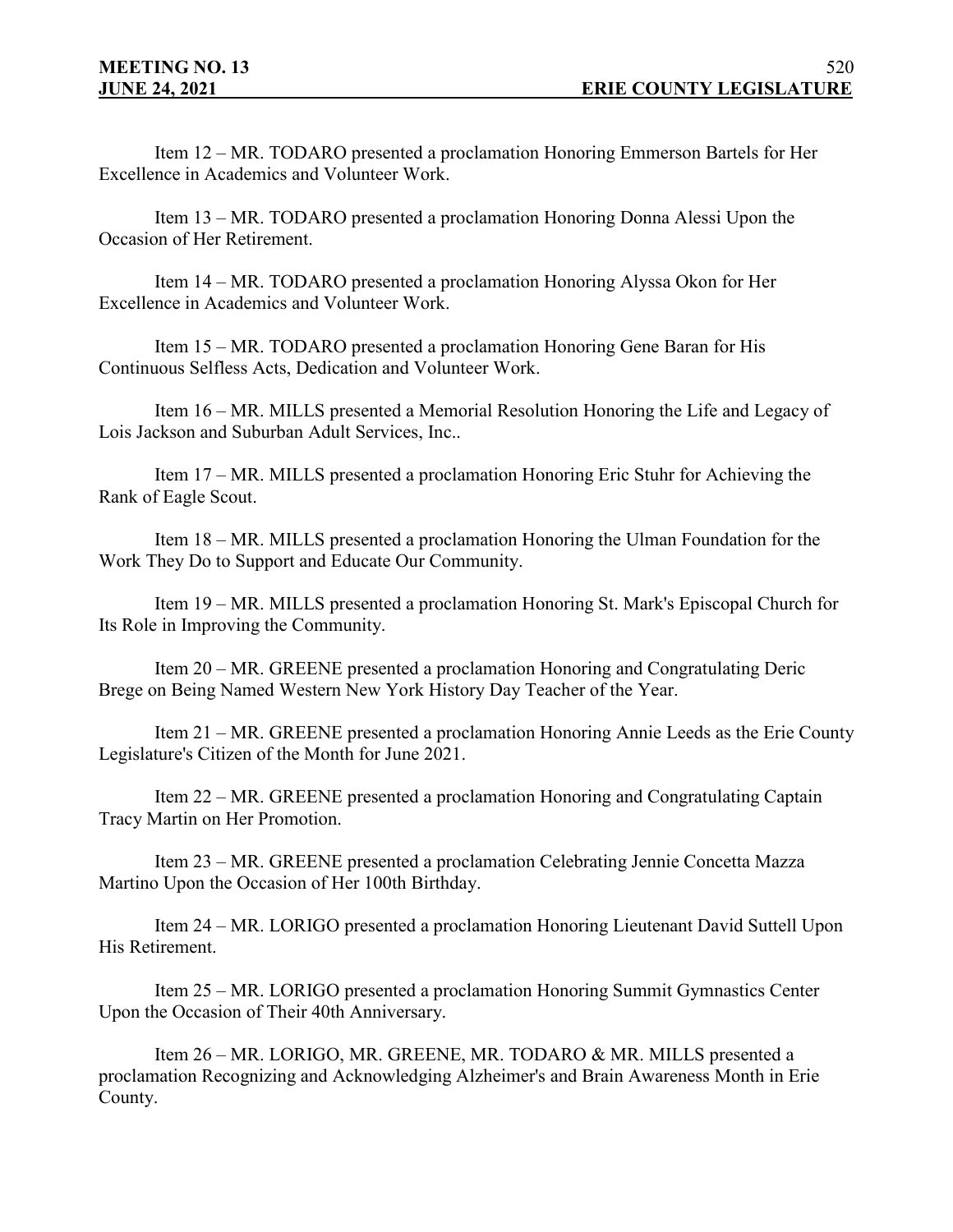MR. MEYERS moved for consideration of the above twenty-two items. MR. JOHNSON seconded.

CARRIED UNANIMOUSLY.

MR. MEYERS moved to amend the above twenty-two items by including Et Al Sponsorship. MR. MILLS seconded.

CARRIED UNANIMOUSLY.

MR. MEYERS moved for approval of the above twenty-two items as amended. MR. GILMOUR seconded.

CARRIED UNANIMOUSLY.

## **LOCAL LAWS**

Item 27 – CHAIR BASKIN directed that Local Law No. 1 (Print #1) 2020 remain on the table and in the PUBLIC SAFETY COMMITTEE.

GRANTED.

Item 28 – CHAIR BASKIN directed that Local Law No. 3 (Print #1) 2020 remain on the table and in the SMALL BUSINESS COMMITTEE.

#### GRANTED.

Item 29 – CHAIR BASKIN directed that Local Law No. 5 (Print #1) 2020 remain on the table and in the GOVERNMENT AFFAIRS COMMITTEE.

#### GRANTED.

Item 30 – CHAIR BASKIN directed that Local Law No. 8 (Print #1) 2020 remain on the table and in the GOVERNMENT AFFAIRS COMMITTEE.

#### GRANTED.

Item 31 – CHAIR BASKIN directed that Local Law No. 1 (Print #1) 2021 remain on the table and in the ENERGY & ENVIRONMENT COMMITTEE.

GRANTED.

## **COMMITTEE REPORTS**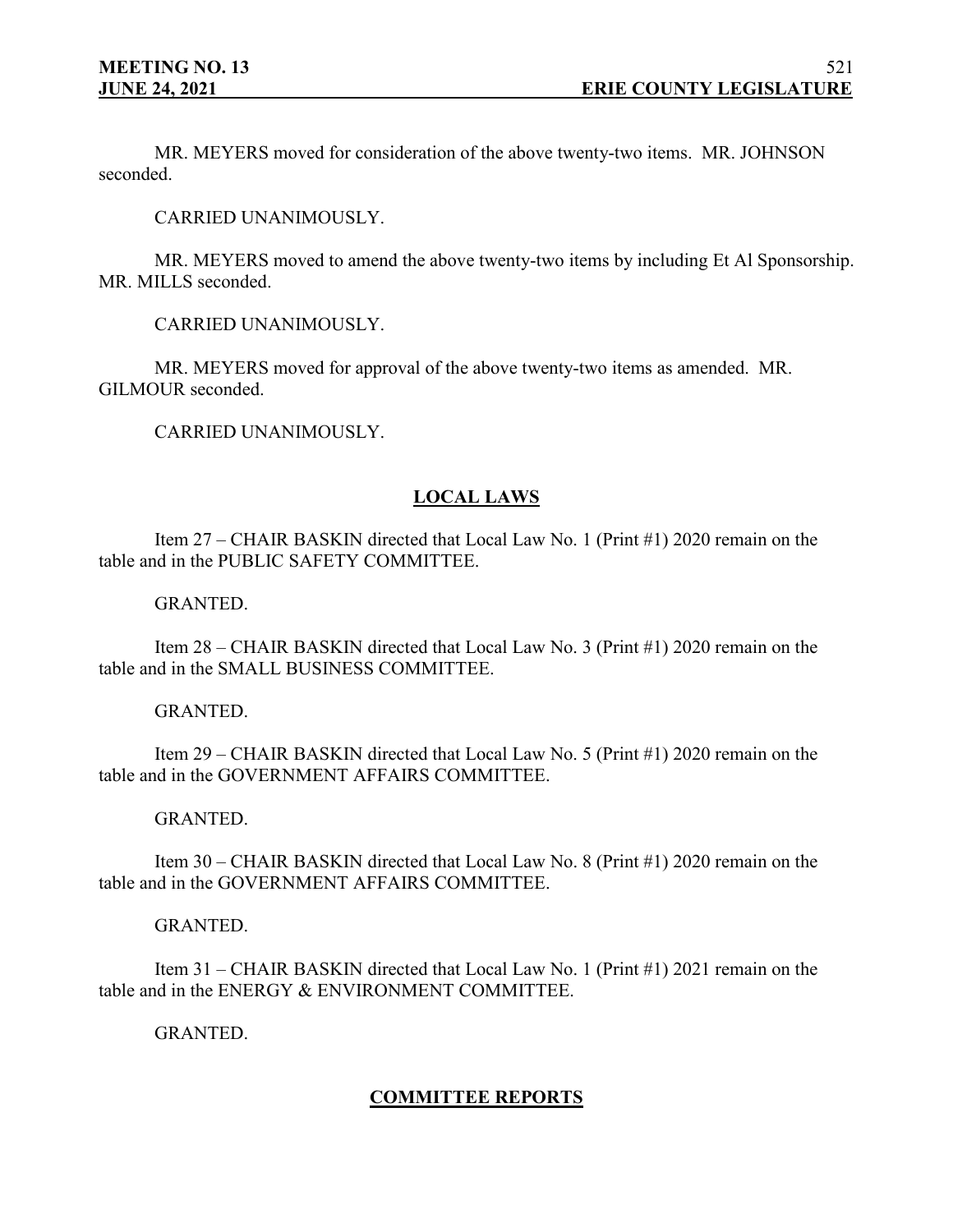Item 32 – MR. HARDWICK presented the following report and moved for immediate consideration and approval. MR. GILMOUR seconded.

## CARRIED UNANIMOUSLY.

RESOLUTION NO. 117

| June 17, 2021 | COMMUNITY ENRICHMENT |
|---------------|----------------------|
|               |                      |
|               | <b>COMMITTEE</b>     |
|               | <b>REPORT NO. 5</b>  |

ALL MEMBERS PRESENT, EXCEPT LEGISLATOR MILLS. CHAIR BASKIN PRESENT AS EX-OFFICIO MEMBER.

1. COMM. 9E-13 (2021)

COUNTY EXECUTIVE

RESOLVED, that the Erie County Legislature does hereby confirm the reappointment of the following individual to the SUNY Erie Board of Trustees:

NAME AND ADDRESS TERM EXPIRATION Todd P. Hobler June 30, 2023 78 Woodward Ave Buffalo, NY 14214

 $(5-0)$ 

## **KEVIN R. HARDWICK CHAIR**

Item 33 – MR. JOHNSON presented the following report and moved for immediate consideration and approval. MR. LORIGO seconded.

## CARRIED UNANIMOUSLY.

## RESOLUTION NO. 118

| June 17, 2021 | <b>ECONOMIC DEVELOPMENT</b> |
|---------------|-----------------------------|
|               | l COMMITTEE                 |
|               | REPORT NO. 11               |

## ALL MEMBERS PRESENT, EXCEPT LEGISLATOR MILLS. CHAIR BASKIN PRESENT AS EX-OFFICIO MEMBER.

- 1. RESOLVED, the following items are hereby received and filed:
- a. COMM. 3M-8 (2021) EC FAIR HOUSING BOARD: "2020 EC Fair Housing Board Annual Report"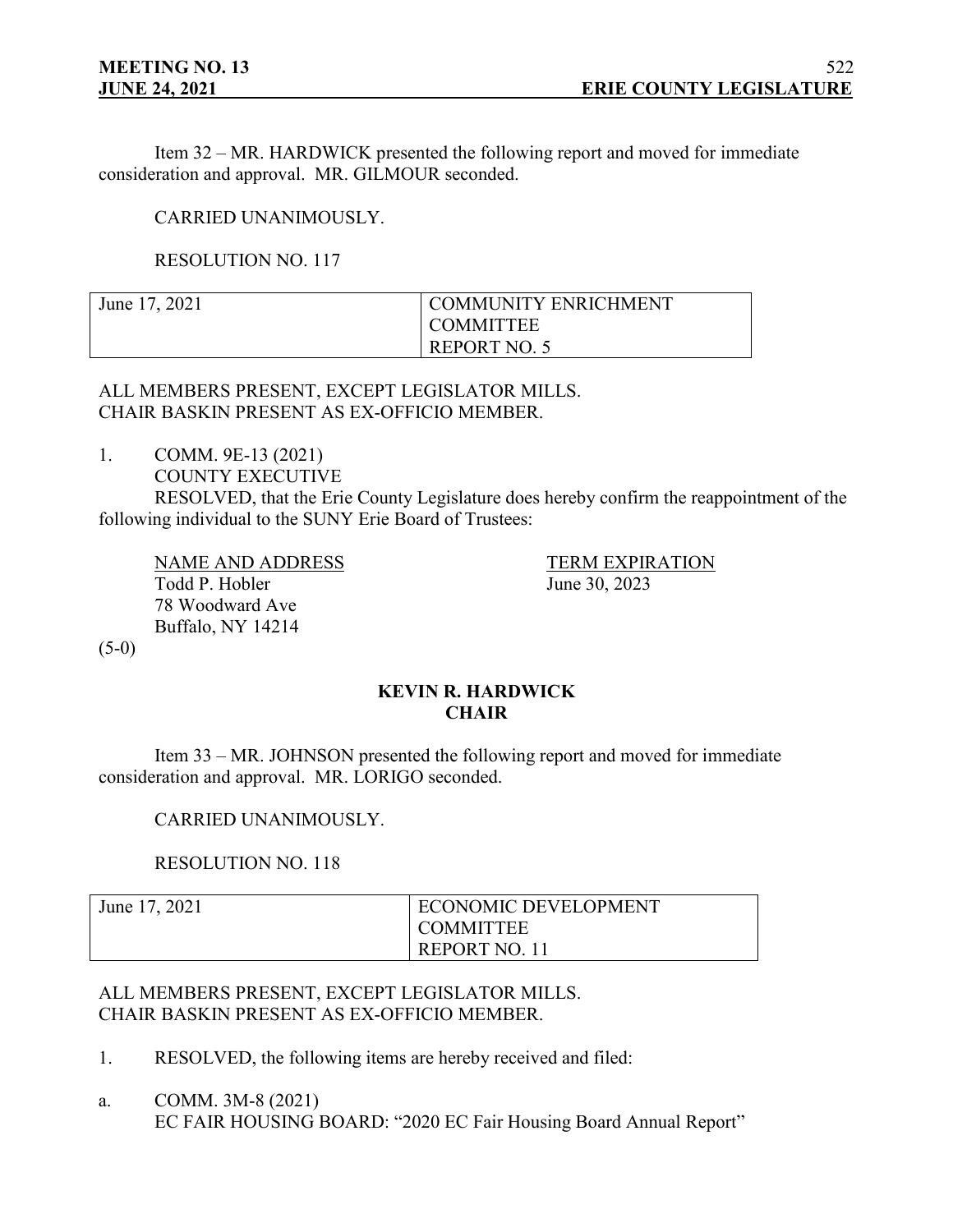(Chair's Ruling)

b. COMM. 12M-4 (2021) ECIDA: "ECIDA's 2020 Annual Audited Financial Statements" (Chair's Ruling)

2. COMM. 12E-2 (2021)

COUNTY EXECUTIVE

WHEREAS, the assessment of the existing skylight structure in the Ellicott Street Building's main atrium to analyze the existing member sizes, connections, and determine their loading capacity is required; and will allow the A/E firm on record and the Department of Public Works to investigate the potential replacement of the existing fiber-reinforced insulated translucent skylight system with a more energy efficient double paned glazing system; and

WHEREAS, the additional scope for a full structural analysis needs to be performed at the request of the Department of Public Works to investigate the possibility of restoring the skylight system to its original construction while considering building codes; and

WHEREAS, CannonDesign is the A/E firm on record currently providing A/E design and construction document services for the Erie Community College City Campus 2017 Ellicott Street Building Skylight Reconstruction and Roof Repairs project (COMM. 16E-15 (2018)) and recommends that Bergman Associates, Architects, Engineers, Landscape Architects & Surveyors, DPC ("Bergman Associates") is qualified and capable to perform the work; and

WHEREAS, per Section 19.08 of the Erie County Code, professional services under \$10,000 do not have to be publicly advertised for RFP; and

WHEREAS, the Department of Public Works is seeking authorization for the County Executive to create a new purchase order with the engineering firm of Bergman Associates for skylight structural assessment for the Erie Community College City Campus 2017 Ellicott Street Building Skylight Reconstruction and Roof Repairs project.

NOW, THEREFORE, BE IT

RESOLVED, that the County Executive is authorized to create a new purchase order in the amount of \$8,000 with the engineering firm of Bergman Associates for skylight structural assessment for the Erie Community College City Campus 2017 Ellicott Street Building Skylight Reconstruction and Roof Repairs; and be it further

RESOLVED, that the Comptroller's Office be authorized to make payment in an amount not to exceed \$8,000 from the previously approved, as adopted Erie County capital budget, Funds Center 122, Fund 480, Project E. 15003 – 2015 Erie Community College – Roof Replacement and Exterior Waterproofing (Collegewide); and be it further

RESOLVED, that two certified copies of this resolution be sent to the Department of Public Works, Commissioner's Office, and one copy each to the Office of the County Executive, the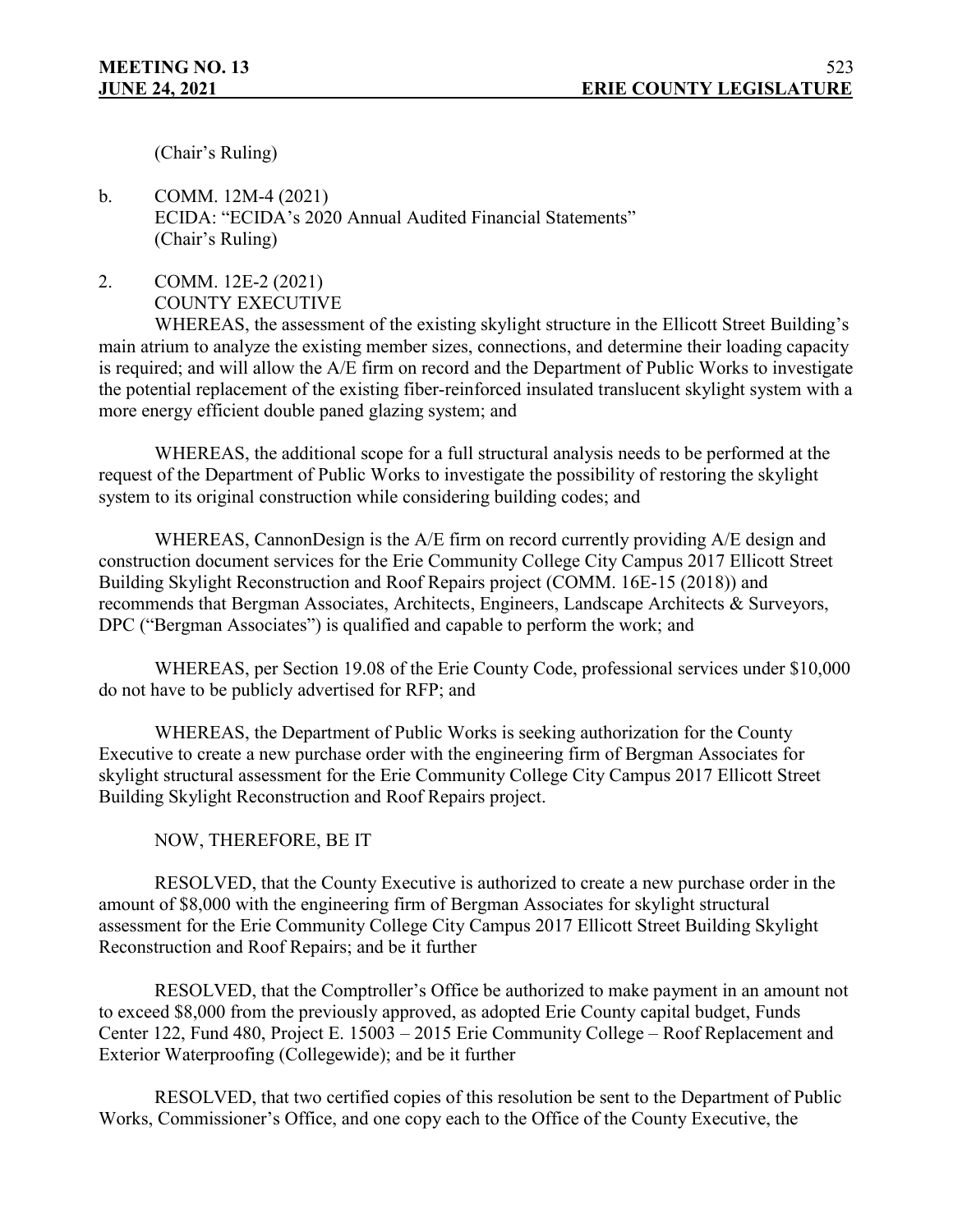Division of Budget and Management, and the Office of the Comptroller, and one copy to SUNY Erie of the Chief Administrative and Financial Officer.  $(5-0)$ 

3. COMM. 12E-10 (2021) COUNTY EXECUTIVE

WHEREAS, the Healthy Neighborhoods / Safe Routes to School II Project in the Village of Hamburg (PIN 5763.50) (the "Project") is eligible for Transportation Alternatives Program (TAP) funding; and

WHEREAS, such funding is allocated for alternative transportation projects, including pedestrian facility improvements and safe routes to school projects, including sidewalks, pedestrian crossing installation, and landscaping; and

WHEREAS, such treatments will occur within both Village and Erie County Rights-of-Way, permission from Erie County is required to allow the Village to access Erie County roads for such construction; and

WHEREAS, the County of Erie is not responsible of any of the costs for design or construction of the project; and

WHEREAS, the Village of Hamburg will be the sole owner of the Project improvements and responsible for any and all future maintenance costs and responsibilities; and

WHEREAS, it is necessary to enter into an Inter-Municipal Agreement with the Village of Hamburg for the Project improvements.

NOW, THEREFORE, BE IT

RESOLVED, that the Erie County Legislature hereby approves the implementation of the Healthy Neighborhoods / Safe Routes to School II Project in the Village of Hamburg (PIN 5763.50) (the "Project") within the County's right-of way; and be it further

RESOLVED, that the County Executive be authorized to enter into the necessary Inter-Municipal Agreement with the Village of Hamburg; and be it further

RESOLVED, that the Clerk of the Legislature forward three (3) certified copies of this Resolution to the Department of Public Works, Division of Highways, and also one copy each to the Office of the County Executive, the Division of Budget and Management, and the Office of the Comptroller.

(4-0) Chair Baskin not present for vote.

4. COMM. 12E-12 (2021) COUNTY EXECUTIVE

WHEREAS, the Baseline Road Sidewalk Project in the Town of Grand Island (PIN 5763.46) (the "Project") is eligible for Transportation Alternatives Program (TAP) funding; and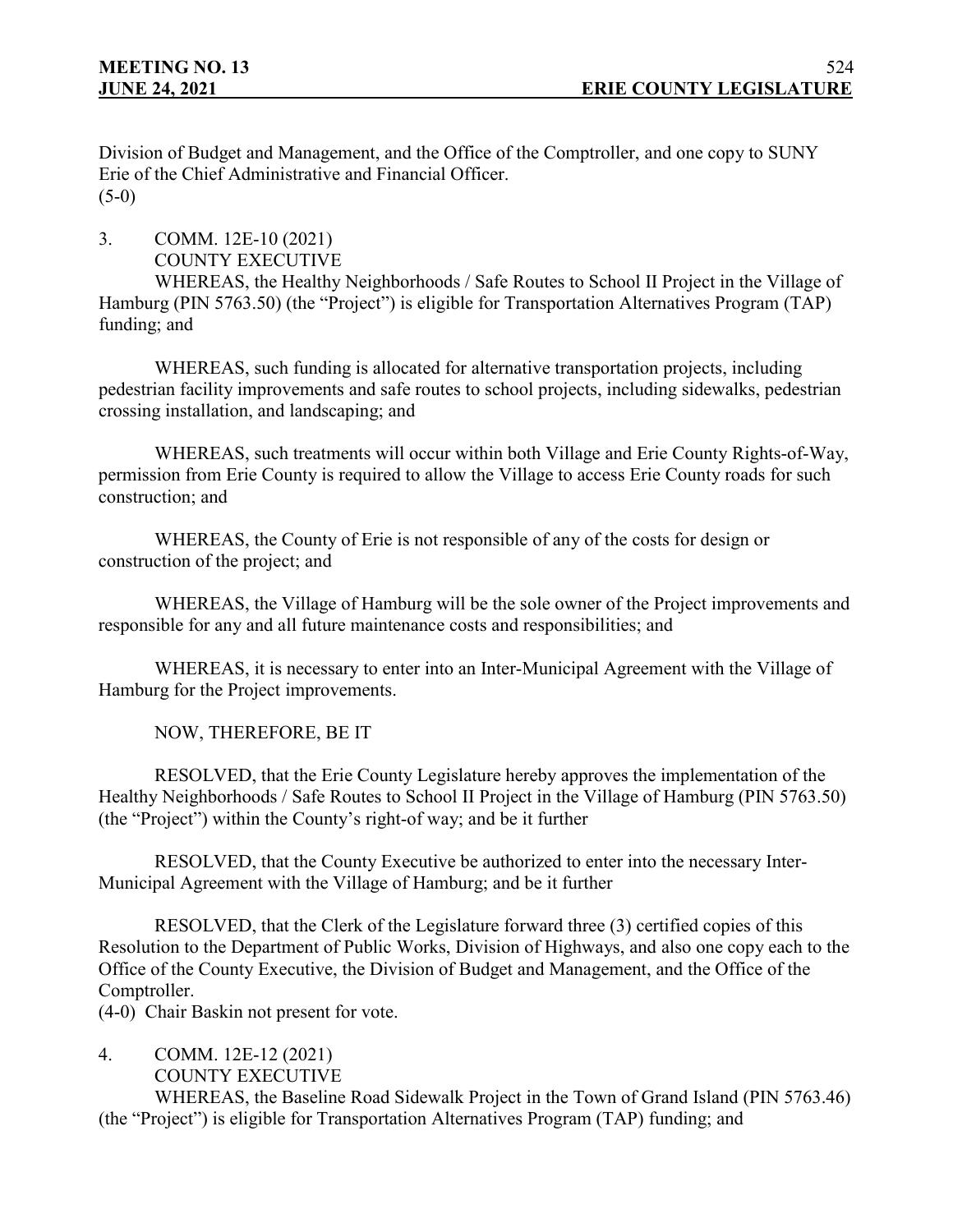WHEREAS, such funding is allocated for alternative transportation projects, including pedestrian facility improvements such as sidewalk installation; and

WHEREAS, such treatments will occur within an Erie County Right-of-Way, permission from Erie County is required to allow the Town to access Erie County roads for such construction; and

WHEREAS, the Town of Grand Island will be the sole owner of the Project improvements and responsible for any and all future maintenance costs and responsibilities; and

WHEREAS, the County of Erie is not responsible for any costs associated with the design and construction of the project; and

WHEREAS, it is necessary to enter into an Inter-Municipal Agreement with the Town of Grand Island for the Project improvements.

NOW, THEREFORE, BE IT

RESOLVED, that the Erie County Legislature hereby approves implementation of the Baseline Road Sidewalk Project in the Town of Grand Island (PIN 5763.46) (the "Project") within the County right-of-way; and be it further

RESOLVED, that the County Executive be authorized to enter into the necessary Inter-Municipal Agreement with the Town of Grand Island; and be it further

RESOLVED, that the Clerk of the Legislature forward three (3) certified copies of this Resolution to the Department of Public Works, Division of Highways, and also one copy each to the Office of the County Executive, the Division of Budget and Management, and the Office of the Comptroller.

 $(5-0)$ 

5. COMM. 12E-13 (2021)

## COUNTY EXECUTIVE

WHEREAS, the County of Erie recognizes the role of recreational programming in building community character and enhancing quality of life for residents; and

WHEREAS, the Challenger Division, a youth baseball league for players with disabilities and functional needs utilizes Kingsgate Park for baseball; and

WHEREAS, Central Amherst Little League currently provides programming at Kingsgate Park in the Town of Amherst; and

WHEREAS, due to the central location and unique recreational programing the site is utilized by residents from multiple municipalities within Erie County; and

WHEREAS, the proposed capital improvements will enable Central Amherst Little League to better provide recreational programming and ADA accessibility for County residents; and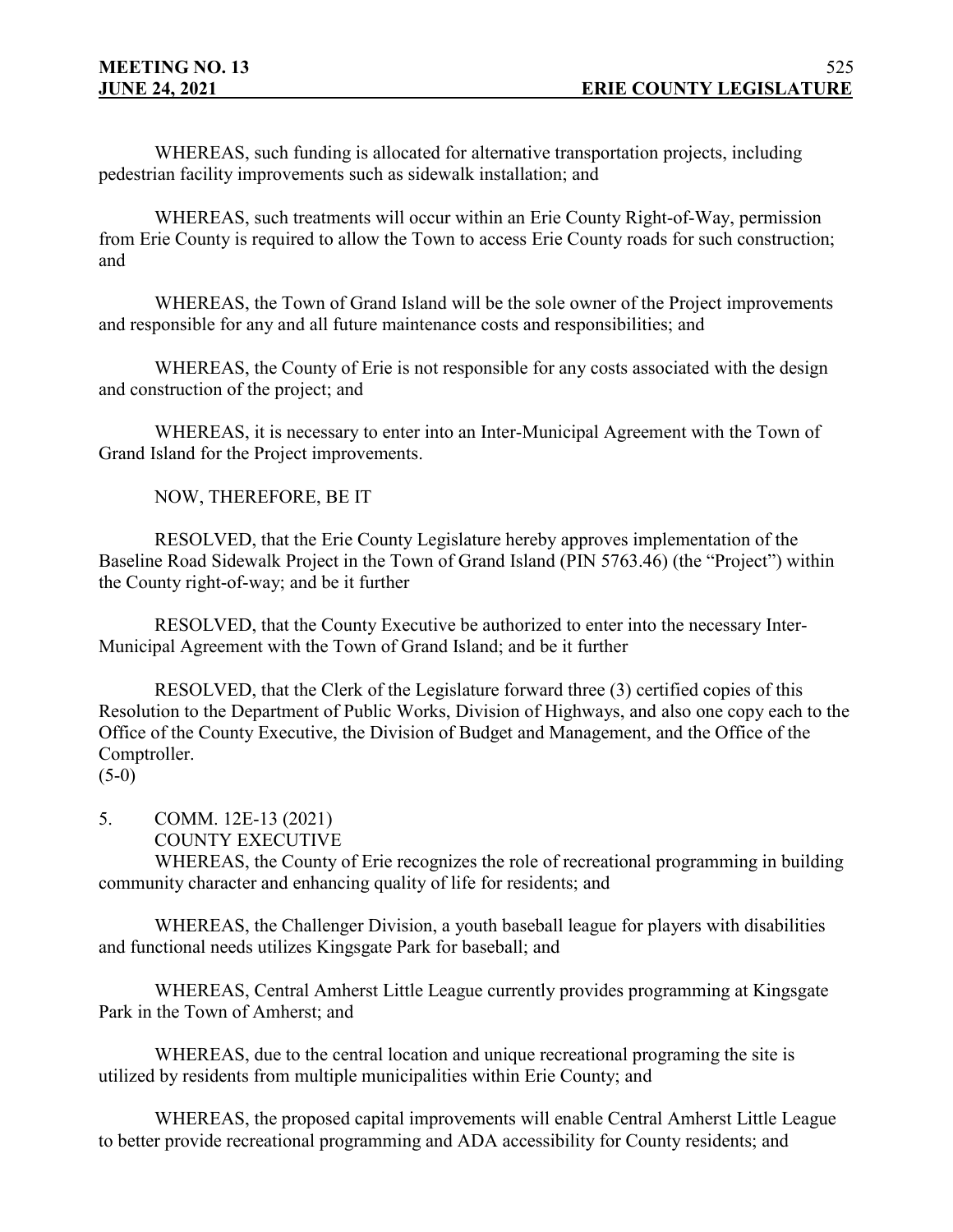WHEREAS, the Town of Amherst is the owner of Kingsgate Park and has an ongoing user agreement with Central Amherst Little League; and

WHEREAS, Erie County desires to fund a portion of the improvements to Kingsgate Park; and

WHEREAS, the County of Erie has allocated \$250,000 for the proposed improvements in the approved 2021 Capital Budget in account A.21158.

NOW, THEREFORE, BE IT

RESOLVED, that the County Executive is authorized to enter into contracts, easements and agreements with the Town of Amherst, in amounts not to exceed a total of \$250,000 for the purpose of capital improvements and associated activities at Kingsgate Park; and be it further

RESOLVED, that the source of these funds shall be \$250,000 available in the approved 2021 Erie County Capital Budget within SAP account A.21158; and be it further

RESOLVED, that the Clerk of the Legislature be directed to send certified copies of this resolution to the County Executive; the Director of the Division of Budget and Management; the Comptroller; the Commissioner of the Department of Environment and Planning; and the County Attorney.

 $(5-0)$ 

# 6. COMM. 12E-14 (2021) COUNTY EXECUTIVE

WHEREAS, the Erie County Department of Homeland Security & Emergency Services is responsible for providing public safety through comprehensive emergency management planning, preparedness, training, response and coordination of emergency services in Erie County during actual or potential disaster events; and

WHEREAS, the US Department of Homeland Security, Federal Emergency Management Agency with administration of the funds through the New York State Department of Homeland Security & Emergency Services has agreed to provide funding in the amount of \$50,000 in federal assistance to continue the implementation of programs to enhance the ability of Erie County to manage emergency and disaster situations; and

WHEREAS, the Department of Homeland Security & Emergency Services requires legislative approval to accept the funds and to establish a grant budget in Fund 281; and

WHEREAS, no County funds will be necessary for Erie County to accept these funds to serve individuals residing in Erie County; and

WHEREAS, authorization is required from the Erie County Legislature for the County Executive to enter into contract and accept \$50,000 in federal resources to harden a section of the perimeter of the Erie County Training & Operation Center.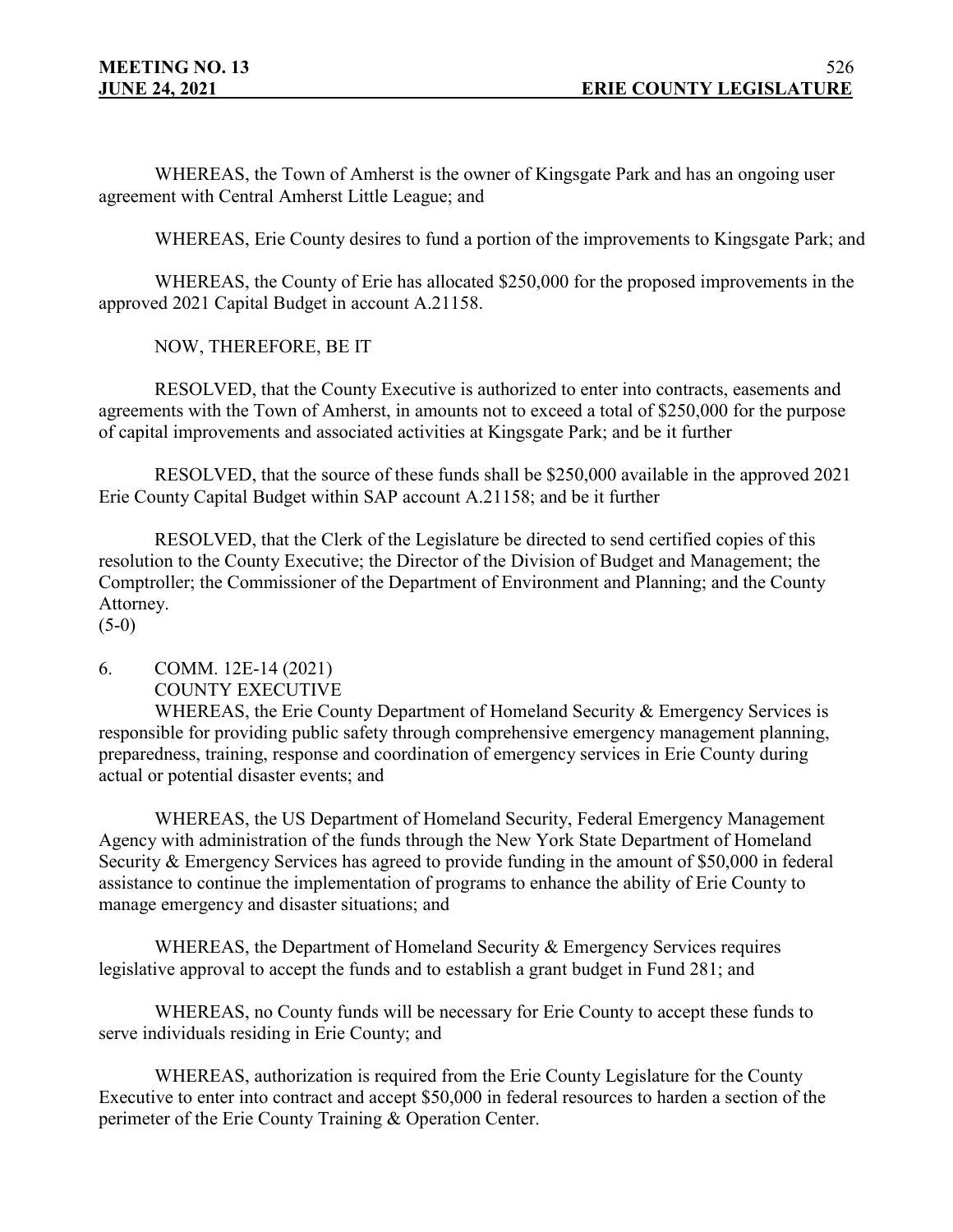NOW, THEREFORE, BE IT

RESOLVED, that the Erie County Legislature does hereby authorize the County Executive to accept US Department of Homeland Security, Federal Emergency Management Agency with administration of the funds through New York State Office of Department of Homeland Security & Emergency Services to receive \$50,000 in grant funding for the Department of Homeland Security & Emergency Services; and be it further

RESOLVED, that this grant, under the Department of Homeland Security & Emergency Services will meet the goals and objectives; and be it further

RESOLVED, these funds will be utilized to enhance the ability of Erie County to manage emergency and disaster situations; and be it further

RESOLVED, that the authorization is hereby provided to the Division of Budget and Management to establish funding in the Grant 281, as follows:

> Erie County Department of Homeland Security & Emergency Services Grant Fund 281, Fund Center 1670030 April 1, 2021 - August 31, 2022 HS167CIGP1922

Revenue Increase Account 414000 – Federal Revenue  $$50,000.00$ 

Appropriation Increase Account 506200 – Maintenance & Repair \$ 50,000.00 Total Appropriations  $$50,000.00$ 

and be it further

RESOLVED, that the Director of Budget & Management is hereby authorized to adjust items of appropriations and revenues which may be impacted by changes to the grant or award, provided there are no changes to county share amounts; and be it further

RESOLVED, that certified copies of this resolution be furnished to the Office of the County Executive, the Department of Homeland Security & Emergency Services c/o Melissa Calhoun, the County Attorney, the Office of the Comptroller, and the Division of Budget and Management.  $(5-0)$ 

7. COMM. 12E-19 (2021) COUNTY EXECUTIVE

WHEREAS, there is a need for large culvert and pedestrian bridge condition inspections to be performed by an engineering firm specializing in such services; and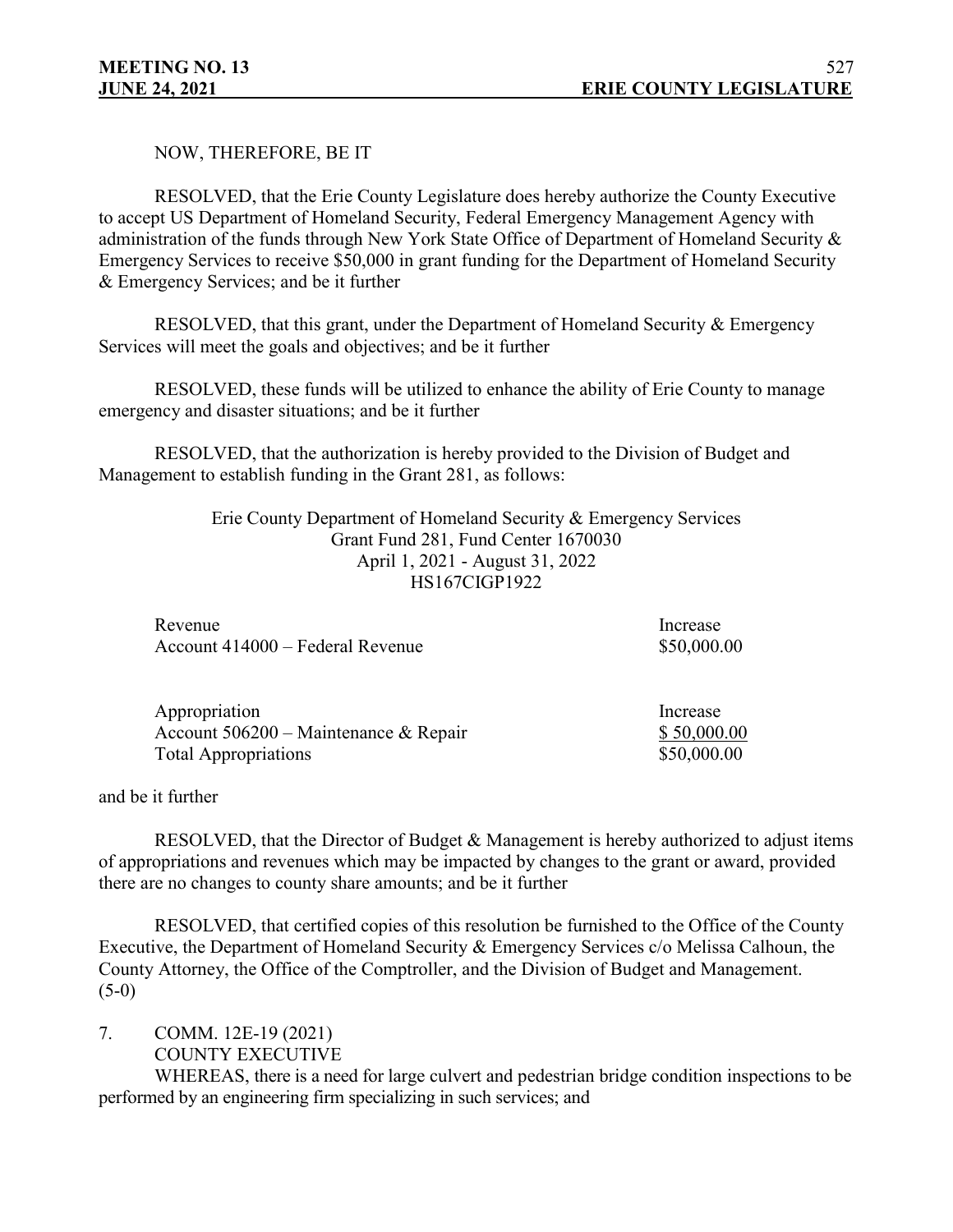WHEREAS, the Department of Public Works, Division of Highways, determined that Popli Design Group has the appropriate expertise and experience in large culvert and pedestrian bridge condition inspections through an RFP process; and

WHEREAS, Legislative approval is required for the County Executive to enter into a contract with Popli Design Group for large culvert and pedestrian bridge condition inspections for the 2021-2022 period; and

WHEREAS, at the conclusion of the 2021-2022 period, the contract may be extended for an additional 2-year period covering 2023-2024, subject to renegotiated costs and Legislative approval.

NOW, THEREFORE, BE IT

RESOLVED, that the County Executive is authorized to enter into a contract with Popli Design Group for the 2021-2022 Large Culvert/Small Bridge and Pedestrian Bridge Condition Inspection Services project for an amount of \$410,000; and be it further

RESOLVED, that funds be made available for the Project from the following Projects in Fund 420, Funds Center123:

| $B.15010 - 2015$ Small Bridge Inspection     | \$122,601.95 |
|----------------------------------------------|--------------|
| $B.21155 - 2021$ Culvert & Bridge Inspection | \$287,398.05 |
| TOTAL PROJECT                                | \$410,000.00 |

and be it further

RESOLVED, that the contract may be extended for an additional 2-year period covering 2023-2024, subject to renegotiated costs and Legislative approval; and be it further

RESOLVED, that five (5) certified copies of this resolution be sent to the Department of Public Works, Commissioner's Office, and one copy each to the Office of the County Executive, the Division of Budget and Management, the Office of the Comptroller, and the Division of Purchase.  $(5-0)$ 

## **HOWARD J. JOHNSON, JR. CHAIR**

Item 34 – MR. MEYERS presented the following report and moved for immediate consideration and approval. MR. LORIGO seconded.

CARRIED UNANIMOUSLY.

RESOLUTION NO. 119

| June 17, 2021 | <b>ENERGY &amp; ENVIRONMENT</b> |
|---------------|---------------------------------|
|               | <b>COMMITTEE</b>                |
|               | REPORT NO. 11                   |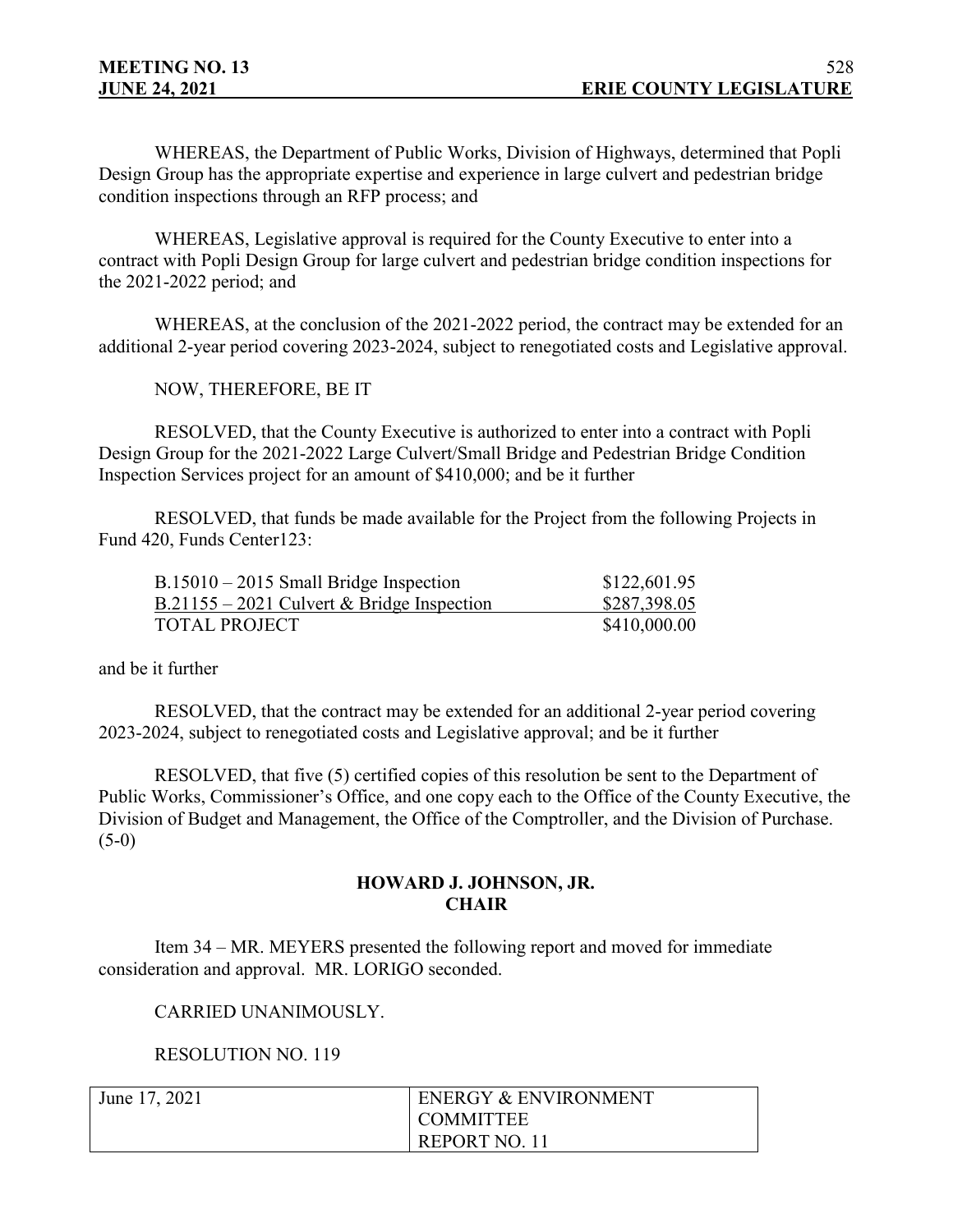#### ALL MEMBERS PRESENT, EXCEPT LEGISLATOR MILLS. CHAIR BASKIN PRESENT AS EX-OFFICIO MEMBER.

- 1. RESOLVED, the following items are hereby received and filed:
- a. COMM. 12E-3 (2021) COUNTY EXECUTIVE: "ECSD Nos. 1, 4 & 5 – Construction Inspection Term Contract Agreement" (Chair's Ruling)
- b. COMM. 12E-16 (2021) COUNTY EXECUTIVE: "ECSD No. 3 - Engineering Term Contract Agreement, Work Order DA-5" (Chair's Ruling)
- c. COMM. 12E-17 (2021) COUNTY EXECUTIVE: "ECSD No. 3 - Engineering Term Contract Agreement, Work Order DA-4" (Chair's Ruling)
- d. COMM. 12M-1 (2021) NYSDEC: "Update on Status of Investigation and Cleanup Activities – Riverview Innovation & Technology Campus" (Chair's Ruling)
- 2. COMM. 12E-4 (2021) COUNTY EXECUTIVE

WHEREAS, the Federal Government, through the Environmental Protection Agency, provides grant assistance for the Great Lakes Area of Concern Program; and

WHEREAS, the Environmental Protection Agency awarded Erie County \$2,529,500 to complete a five-year Buffalo River Remedial Action Plan Project; and

WHEREAS, the 8.43% local match will be provided by Erie County DEP staff in in-kind services; and

WHEREAS, Erie County solicited proposals from qualified firms to prepare an invasive species removal and habitat restoration plan; and

WHEREAS, Erie County conducted a review and selection process for the proposals that were received for the Feasibility Study; and

WHEREAS, the review committee selected RES Great Lakes, LLC to complete the invasive species removal and habitat restoration project work; and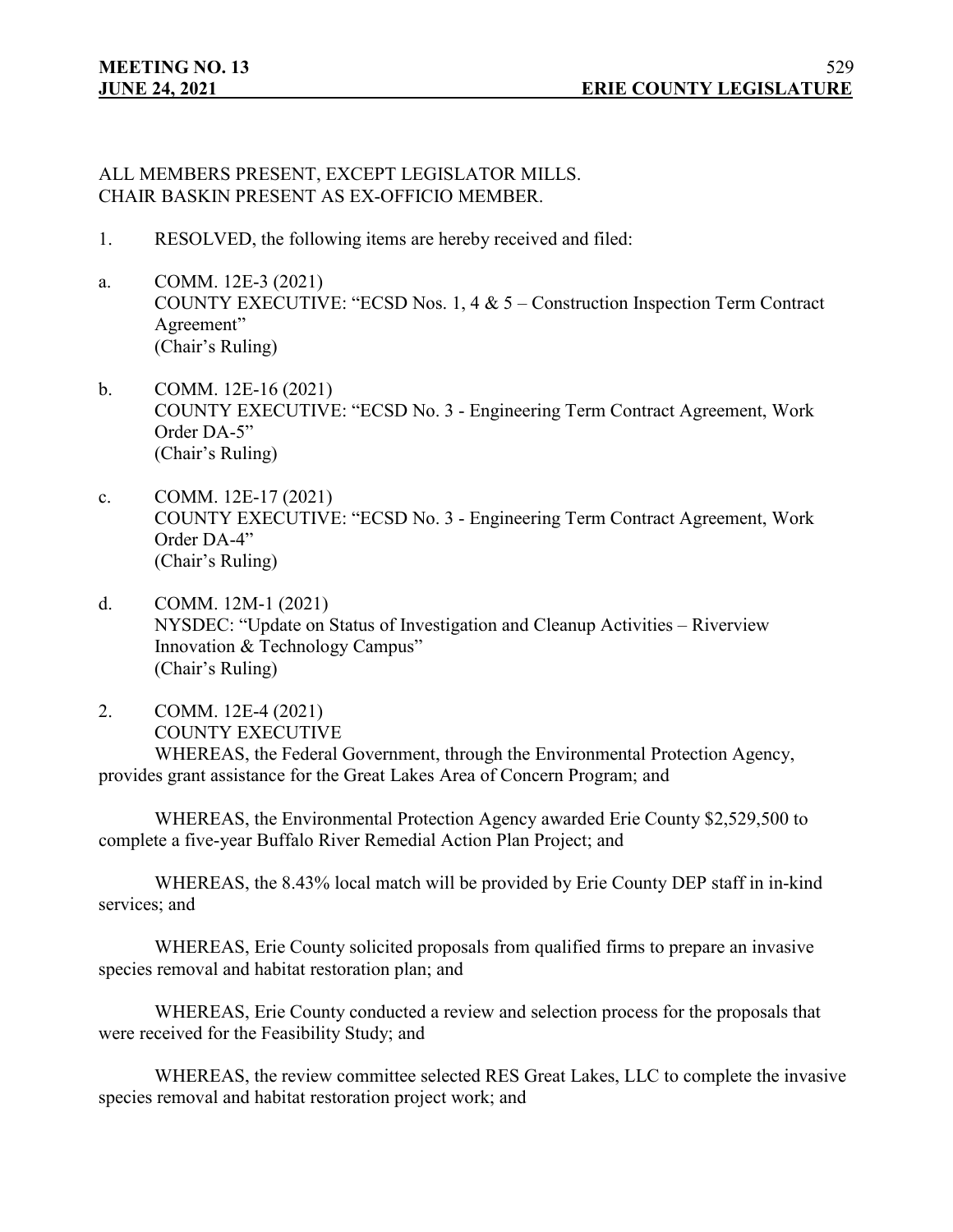WHEREAS, the grant budget and project period for the invasive species removal and habitat restoration project is located in the Department of Environment and Planning, Business Area 162, Fund 281 as follows:

> Erie County Buffalo River AOC Project Management (Grant Period: 10/1/2019-09/30/2024) SAP Grant Account #162BUFRIVERRAP1924

#### REVENUE:

| Account              | Description         | <b>Budget</b> |
|----------------------|---------------------|---------------|
| 414000               | Federal Aid Revenue | \$2,529,500   |
| <b>TOTAL REVENUE</b> |                     | \$2,529,500   |

#### APPROPRIATIONS:

| Account | Description                  | Budget    |
|---------|------------------------------|-----------|
| 516020  | <b>Professional Services</b> | \$580,000 |
|         | <b>TOTAL APPROPRIATIONS</b>  | \$580,000 |

## NOW, THEREFORE, BE IT

RESOLVED, that the County Executive or the Deputy County Executive is hereby authorized to execute an agreement with RES Great Lakes, LLC to complete the invasive species removal and habitat restoration project work, in an amount not to exceed \$580,000 in grant resources; and be it further

RESOLVED, that the Director of the Division of Budget and Management is hereby authorized to implement any budget adjustments as required to comply with State and local funding requirements; and be it further

RESOLVED, that certified copies of this resolution shall be forwarded to the County Executive; the Director of the Division of Budget and Management; the County Attorney; the County Comptroller; and Bonnie Lawrence, Deputy Commissioner of the Division of Environmental Compliance Services.

 $(5-0)$ 

3. COMM. 12E-11 (2021)

COUNTY EXECUTIVE

WHEREAS, the State of New York through its Department of Environmental Conservation (DEC) and Environmental Facilities Corporation (EFC) provides financial assistance through the Engineering Planning Grant program; and

WHEREAS, the State of New York has awarded Erie County a maximum of \$100,000.00 for the Erie County Sewer District (ECSD) No. 4 Flow Monitoring and Infiltration/Inflow (I/I) Quantification Project through the Engineering Planning Grant program; and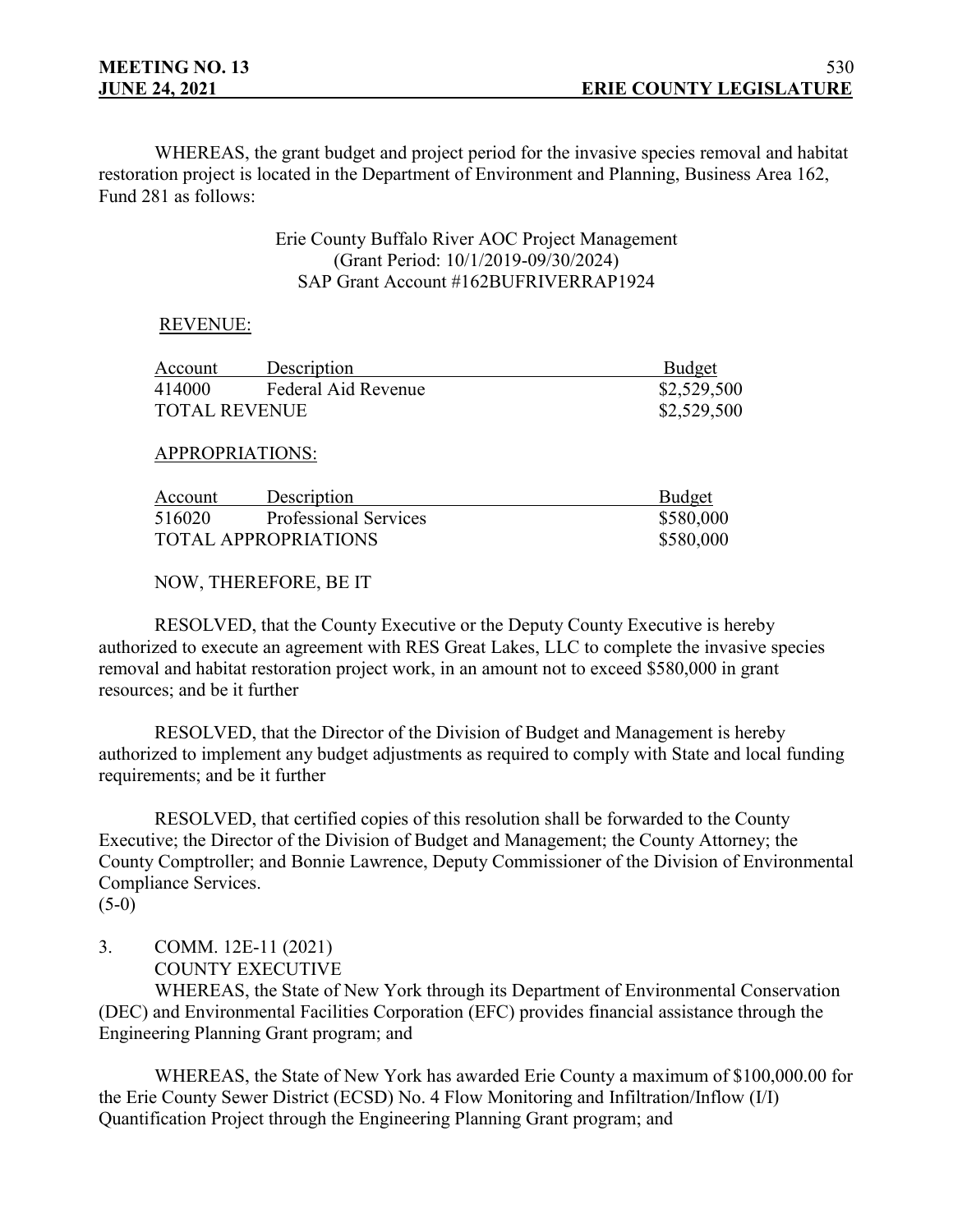WHEREAS, a minimum local match of 20% is required for the grant award; and

WHEREAS, Arcadis was retained by the County of Erie for the ECSD Nos. 1&4 Flow Monitoring and I/I Quantification Project pursuant to Legislative Comm. 1E-12 (2021); and

WHEREAS, the project budget listed in Legislative Comm. 1E-12 (2021) must be adjusted to reflect the grant award; and

WHEREAS, 6 NYCRR Section 617.5 (Title 6 of the New York Code of Rules and Regulations) under the State Environmental Quality Review Act (SEQR) provides that certain actions identified in subdivision (c) of that section are not subject to review under the Environmental Conservation Law.

NOW, THEREFORE, BE IT

RESOLVED, that the County of Erie previously determined pursuant to Legislative Comm. 1E-12 (2021) that the ECSD Nos. 1&4 Flow Monitoring and I/I Quantification Project is a Type II SEQR action in accordance with 6 NYCRR Section 617.5 (c) and therefore is not subject to further review under 6 NYCRR Part 617; and be it further

RESOLVED, that the County Executive or his/her designee is authorized to execute a Grant Agreement with the DEC or EFC for the project; and be it further

RESOLVED, that the Deputy Commissioner in the Division of Sewerage Management or his/her designee is authorized to execute all other contracts, documents and instruments with the DEC or EFC to bring about the Project and to fulfill the obligations under the Engineering Planning Grant Agreement; and be it further

RESOLVED, that the minimum 20% local match required for the Engineering Planning Grant Program will be provided through ECSD No. 4 accounts; and be it further

RESOLVED, that the authorization provided in Legislative Comm. 1E-12 (2021) for the partial closure of up \$240,000.00 from ECSD No. 4 Capital Reserve Account C.00034 shall remain in the budget and shall be the source of the local match for the Engineering Planning Grant; and be it further

RESOLVED, that the Director of Budget and the County Comptroller be authorized to increase estimated revenues in Bond Account C.17401 for the \$100,000.00 grant; and be it further

RESOLVED, that upon receipt of the grant monies and completion of the project, any unused capital reserves funds shall be returned to the appropriate capital reserve account and the budget be adjusted accordingly; and be it further

RESOLVED, that the Clerk of the Legislature be authorized and directed to send a certified copy of this resolution to the County Executive, the County Comptroller, the Director of the Division of Budget and Management, Kristen Walder, Assistant County Attorney, Joseph Fiegl,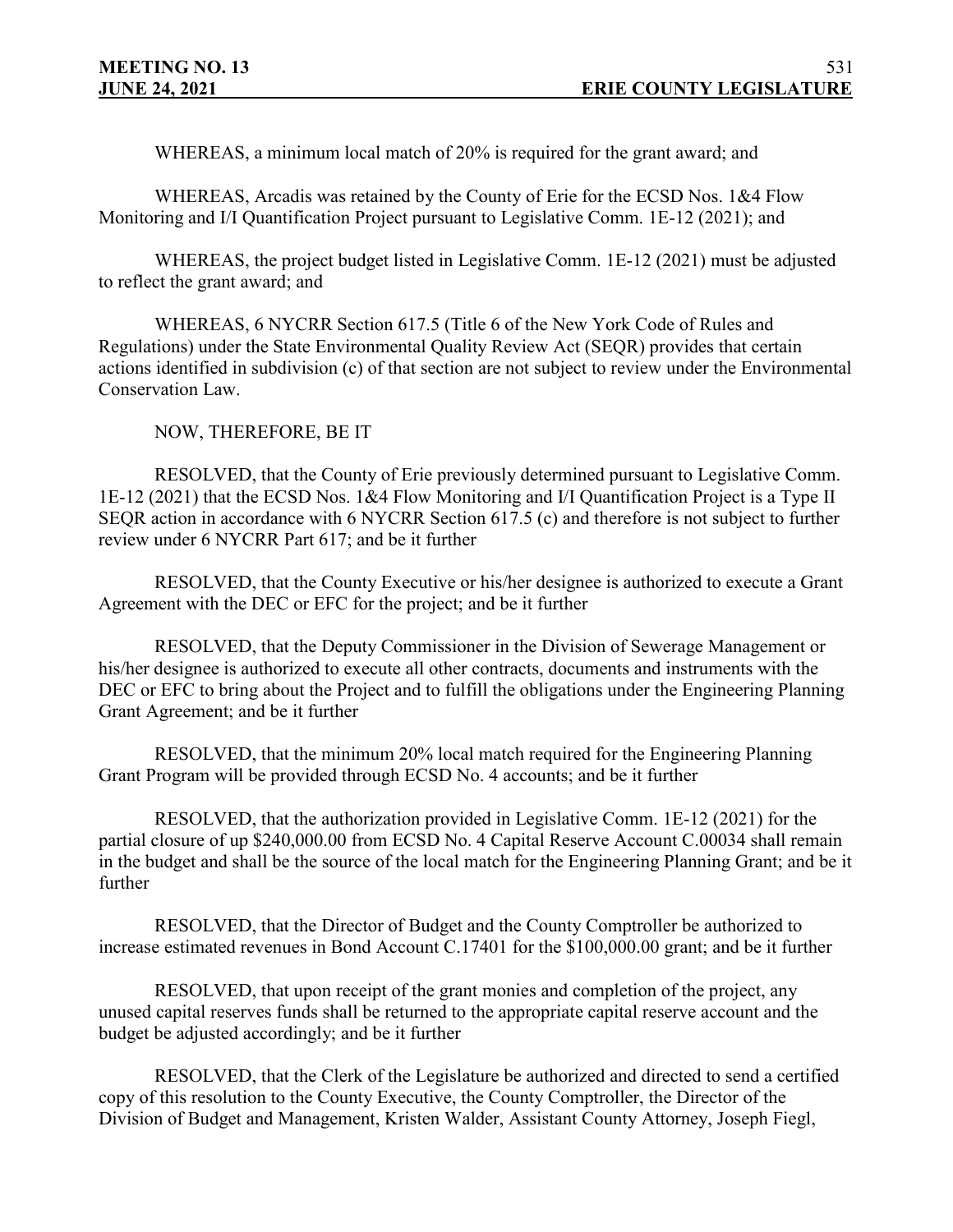P.E., Deputy Commissioner of the Department of Environment and Planning, and the Albany offices of the New York State DEC and EFC.  $(5-0)$ 

## **TIMOTHY J. MEYERS CHAIR**

Item 35 – MR. JOHNSON presented the following report and moved for immediate consideration and approval. MR. TODARO seconded.

#### CARRIED UNANIMOUSLY.

RESOLUTION NO. 120

| June 17, 2021 | PUBLIC SAFETY COMMITTEE |  |
|---------------|-------------------------|--|
|               | <b>REPORT NO. 7</b>     |  |

ALL MEMBERS PRESENT. CHAIR BASKIN PRESENT AS EX-OFFICIO MEMBER.

- 1. RESOLVED, the following items are hereby received and filed:
- a. COMM. 24E-9 (2020) SHERIFF: "Authorization to Award Professional Services Contract for Correctional Health Comprehensive Occupational Health Software" (Chair's Ruling)
- b. COMM. 10D-2 (2021) SUPERINTENDENT OF JAILS: "Letter to Legislator Gilmour Regarding Completion of Implicit Bias Training" (Chair's Ruling)
- c. COMM. 10D-5 (2021) COUNTY EXECUTIVE'S OFFICE: "County Executive's Statement on 2021 Homeland Security Conference" (Chair's Ruling)
- d. COMM. 10D-10 (2021) SUPERINTENDENT OF JAILS: "Letter to Legislature Majority Leader Regarding Communications Between Legislature & Sheriff's Department" (Chair's Ruling)
- e. COMM. 11D-2 (2021) DEPT. OF HOMELAND SECURITY & EMERGENCY SERVICES: "Letter to Chair of Legislature Concerning 2021 National Homeland Security Conference" (Chair's Ruling)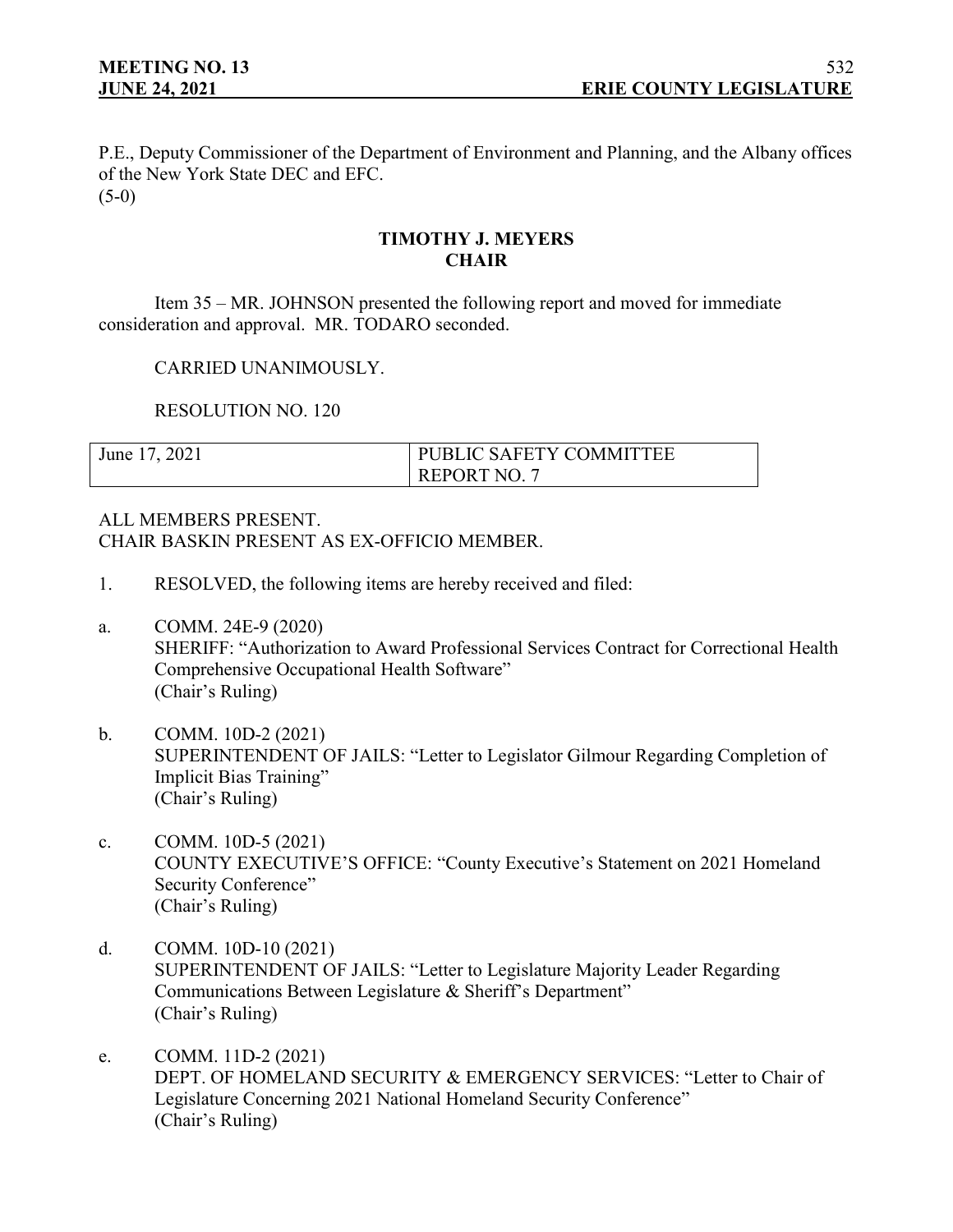- f. COMM. 11D-3 (2021) COMPTROLLER'S OFFICE: "Audit of Dept. of Homeland Security & Emergency Services" (Chair's Ruling)
- 2. COMM. 12E-1 (2021) COUNTY EXECUTIVE

WHEREAS, the Department of Social Services has been awarded an amount of \$203,811 in 100% federal share Temporary Assistance to Needy Families (TANF) funds to enhance nonresidential services to victims of domestic violence; and

WHEREAS, the additional Federal TANF funding is awarded for contract expansion for vendors with existing State approval to deliver non-residential services to victims of domestic violence; and

WHEREAS, the provisions of the award specifically prohibit the sup-plantation of existing funding agreements and also prohibit the use of funds for County government operations; and

WHEREAS, only new contractual services or expansion of existing contractual services are eligible for this funding, and the vendors used must be among those named in the Department's Consolidated Services Plan (CSP) approved by the State.

NOW, THEREFORE, BE IT

RESOLVED, that the Commissioner of Social Services and/or the County Executive are hereby authorized to enter into or amend contracts with Child and Family Services, Crisis Services, Family Justice Center, and Hispanics United for expanded non-residential services to victims of domestic violence; and be it further

RESOLVED, that the following budget amendments are hereby authorized in the 2021 Adopted Budget:

Department of Social Services, Fund 110, Department 120

| <b>ACCOUNT</b> | <b>DESCRIPTION</b>           |                                      | <b>INCREASE</b> / |
|----------------|------------------------------|--------------------------------------|-------------------|
|                |                              |                                      | (DECREASE)        |
| 516410         | Child and Family Services    |                                      | \$56,380.74       |
| 516410         | Crisis Services              |                                      | \$91,563.26       |
| 516410         | <b>Family Justice Center</b> |                                      | \$23,947.00       |
| 516410         | Hispanics Untied             |                                      | \$7,920.00        |
| 911400         |                              | <b>ID District Attorney Services</b> | \$24,000.00       |
|                |                              | <b>Total Expenditures</b>            | \$203,811.00      |
| 414000         | Federal Aid                  |                                      | \$203,811.00      |
|                |                              | <b>Total Revenue</b>                 | \$203,811.00      |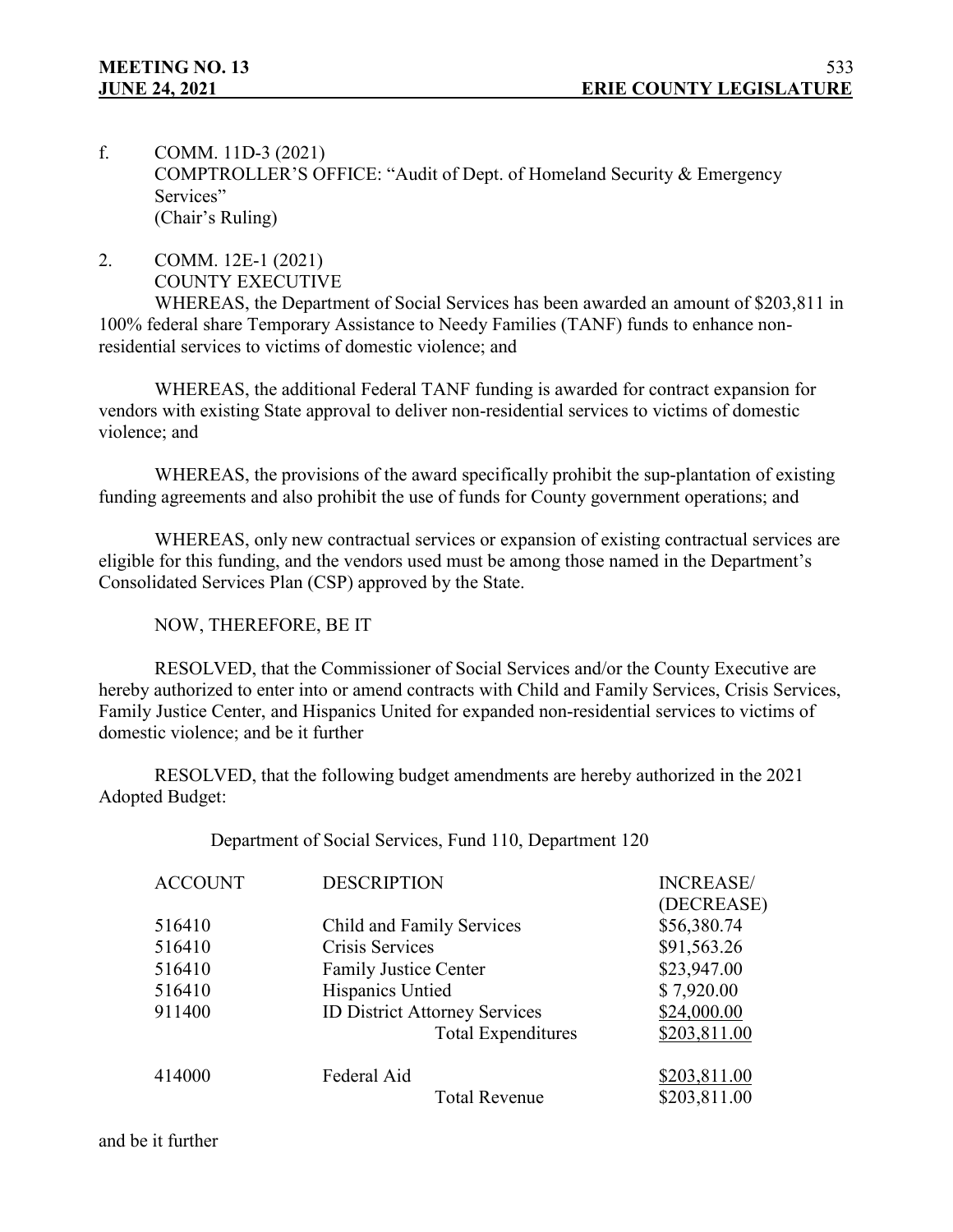RESOLVED, that an interdepartmental agreement be amended between the District Attorney and Social Services for non-residential services to victims of domestic violence; and be it further

RESOLVED, that the Director of Budget and Management is hereby authorized to adjust the budget of the District Attorney's Office in order to amend funding to implement the interdepartmental agreements; and be it further

RESOLVED, that because only State-approved providers of non-residential services to victims of domestic violence are eligible to receive these funds and because these special services are needed immediately, the County Administrative Code requirement in Section 19.08 for a Request for Proposals (RFP) is hereby waived; and be it further

RESOLVED, that certified copies of this resolution be furnished to the Erie County Executive, the Commissioner of Social Services, the Erie County Comptroller, the Director of Budget and Management, and the District Attorney.  $(6-0)$ 

3. COMM. 12E-15 (2021)

COUNTY EXECUTIVE

WHEREAS, the Erie County Department of Homeland Security & Emergency Services is responsible for providing public safety through comprehensive emergency management planning, preparedness, training, response and coordination of emergency services in Erie County during actual or potential disaster events; and

WHEREAS, the US Department of Homeland Security, Federal Emergency Management Agency with administration of the funds through the New York State Department of Homeland Security & Emergency Services has agreed to provide funding in the amount of \$150,000 in federal assistance to continue the implementation of programs to enhance the ability of Erie County to manage emergency and disaster situations; and

WHEREAS, the Department of Homeland Security & Emergency Services requires legislative approval to accept the funds and to establish a grant budget in Fund 281; and

WHEREAS, no County funds will be necessary for Erie County to accept these funds to serve individuals residing in Erie County; and

WHEREAS, this is a regional grant and Erie County will purchase the necessary equipment and training for the eight (8) local Fire Departments (Gowanda Fire Company, Orchard Park Fire Company, Hillcrest Fire Company, West Falls Fire Company (Aurora – Colden Fire District) East Aurora Fire Department, Eden Fire Department, West Seneca Fire District (Seneca Hose) and the City of Buffalo Fire Department), the Erie County Sheriff's Office, the Niagara Frontier Search & Rescue Team, The Western New York ALERT Swift Water Rescue Team, and Cattaraugus Emergency Management (Allegany Fire Department, City of Salamanca Fire Department, Westons Mills Fire Department; and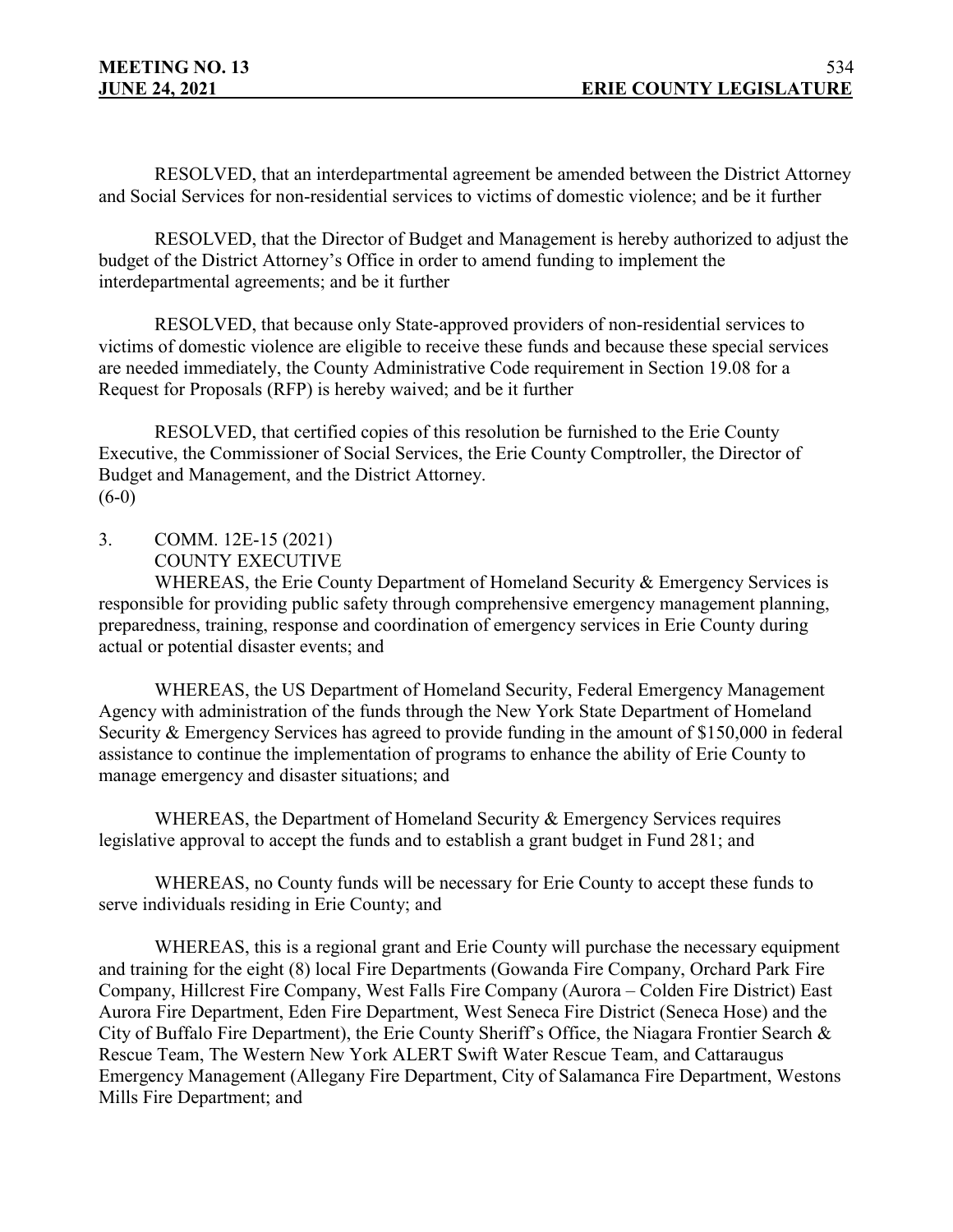WHEREAS, authorization is required from the Erie County Legislature for the County Executive to enter into contract and accept \$150,000 in federal resources to provide funding for the purchase of necessary equipment and training to enhance the ability of Erie County to manage emergency & disaster situations.

NOW, THEREFORE, BE IT

RESOLVED, that the Erie County Legislature does hereby authorize the County Executive to accept US Department of Homeland Security, Federal Emergency Management Agency with administration of the funds through New York State Office of Department of Homeland Security & Emergency Services to receive \$150,000 in grant funding for the Department of Homeland Security & Emergency Services; and be it further

RESOLVED, that this grant, under the Department of Homeland Security & Emergency Services will meet the goals and objectives; and be it further

RESOLVED, these funds will be utilized to enhance the ability of Erie County to manage emergency and disaster situations; and be it further

RESOLVED, these funds will be utilized to assist the Erie County Hazmat Team, Niagara County Hazmat Team and the Buffalo Fire Hazmat Team; and be it further

RESOLVED, that the authorization is hereby provided to the Division of Budget and Management to establish funding in the Grant 281, as follows:

> Erie County Department of Homeland Security & Emergency Services Grant Fund 281, Fund Center 1670030 April 1, 2021 - August 31, 2022 HS167TECHRESCUE1922

| Revenue                          | Increase     |
|----------------------------------|--------------|
| Account 414000 – Federal Revenue | \$150,000.00 |
|                                  |              |
| Appropriation                    |              |
|                                  | Increase     |
| Account $501000 -$ Overtime      | \$18,000.00  |

Account 505200 – Clothing Supplies \$10,000.00 Account  $510100 - Out$  of Area Travel \$12,000.00 Account  $510200 -$  Training & Education  $$5,000.00$ Account 561410 – Equipment (Lab & Tech) \$105,000.00 Total Appropriations  $$150,000.00$ 

and be in it further

RESOLVED, that the Director of Budget & Management is hereby authorized to adjust items of appropriations and revenues which may be impacted by changes to the grant or award, provided there are no changes to county share amounts; and be it further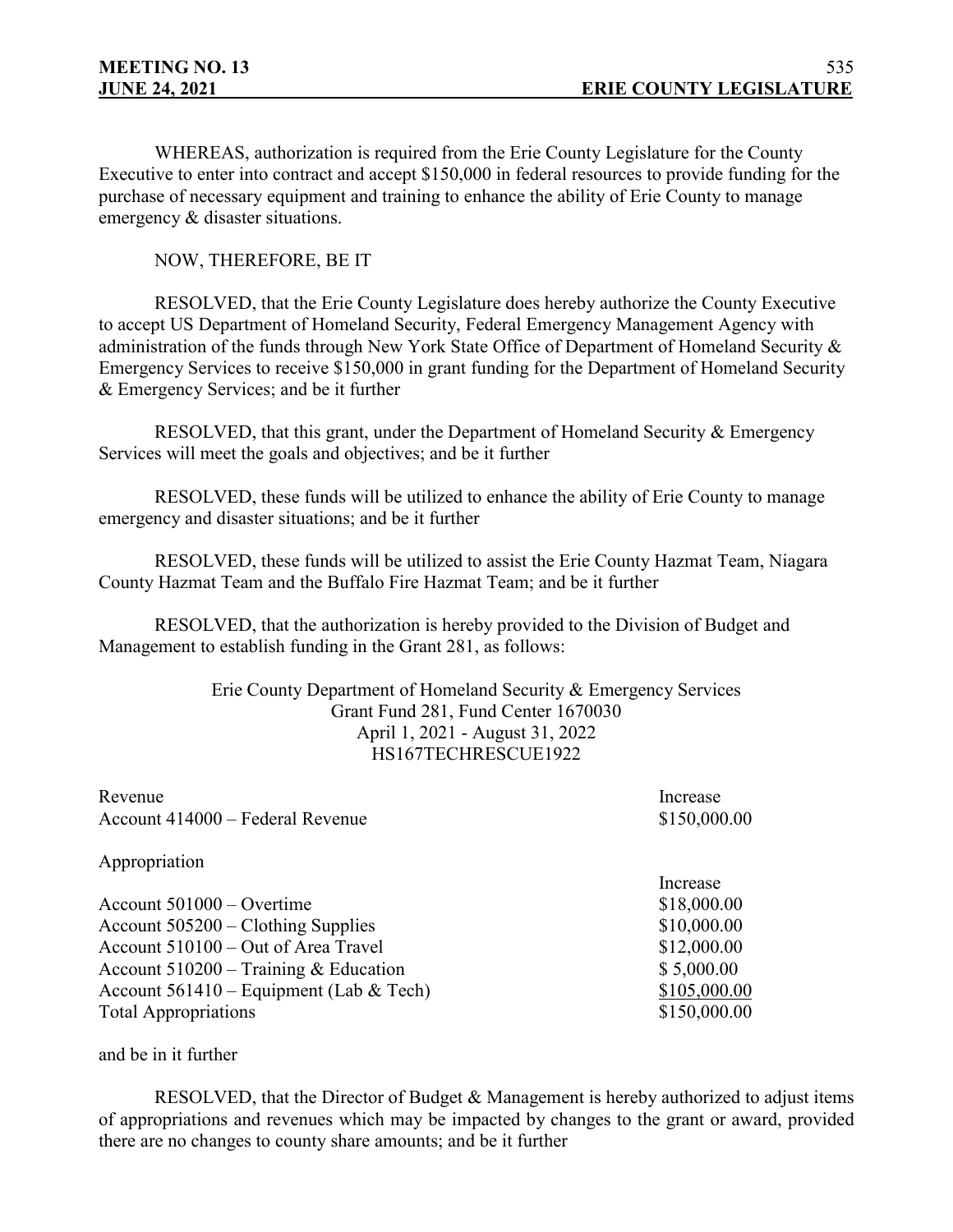RESOLVED, that certified copies of this resolution be furnished to the Office of the County Executive, the Department of Homeland Security & Emergency Services c/o Melissa Calhoun, the County Attorney, the Office of the Comptroller, and the Division of Budget and Management.  $(6-0)$ 

## **HOWARD J. JOHNSON, JR. CHAIR**

## **LEGISLATOR RESOLUTIONS**

Item 36 – MR. MEYERS presented the following resolution and moved for immediate consideration and approval. MR. JOHNSON seconded.

CARRIED UNANIMOUSLY.

RESOLUTION NO. 121 RE: Designation of Tourism Promotion Agency for 2021- 2022 (INTRO. 13-1)

## **A RESOLUTION TO BE SUBMITTED BY LEGISLATOR BASKIN**

WHEREAS, the development, expansion and promotion of tourist travel to Erie County are of great benefit to the citizens of Erie County; and

WHEREAS, tourism spending in Erie County is reflected in bed and sales tax collections, as well as spurring a positive economic impact on amateur and professional sporting events, shopping, arts and culture and the hospitality industry; and

WHEREAS, this positive impact helps hold down property taxes and spurs economic growth and job creation; and

WHEREAS, in 1977, the New York State Legislature enacted the New York State Tourism Promotion Act to enable counties in the state to draw down funds to support their marketing and advertising campaigns; and

WHEREAS, the Tourism Promotion Act authorizes the state's Department of Economic Development to operate a program of matching state funds for non-profit tourism promotion agencies designated by county legislative bodies as agencies that are authorized to apply for and receive grants for recognized media advertising programs; and

WHEREAS, Visit Buffalo Niagara (VBN) – formerly known as the Buffalo Niagara Convention and Visitors Bureau – has done a commendable job bringing together a diverse array of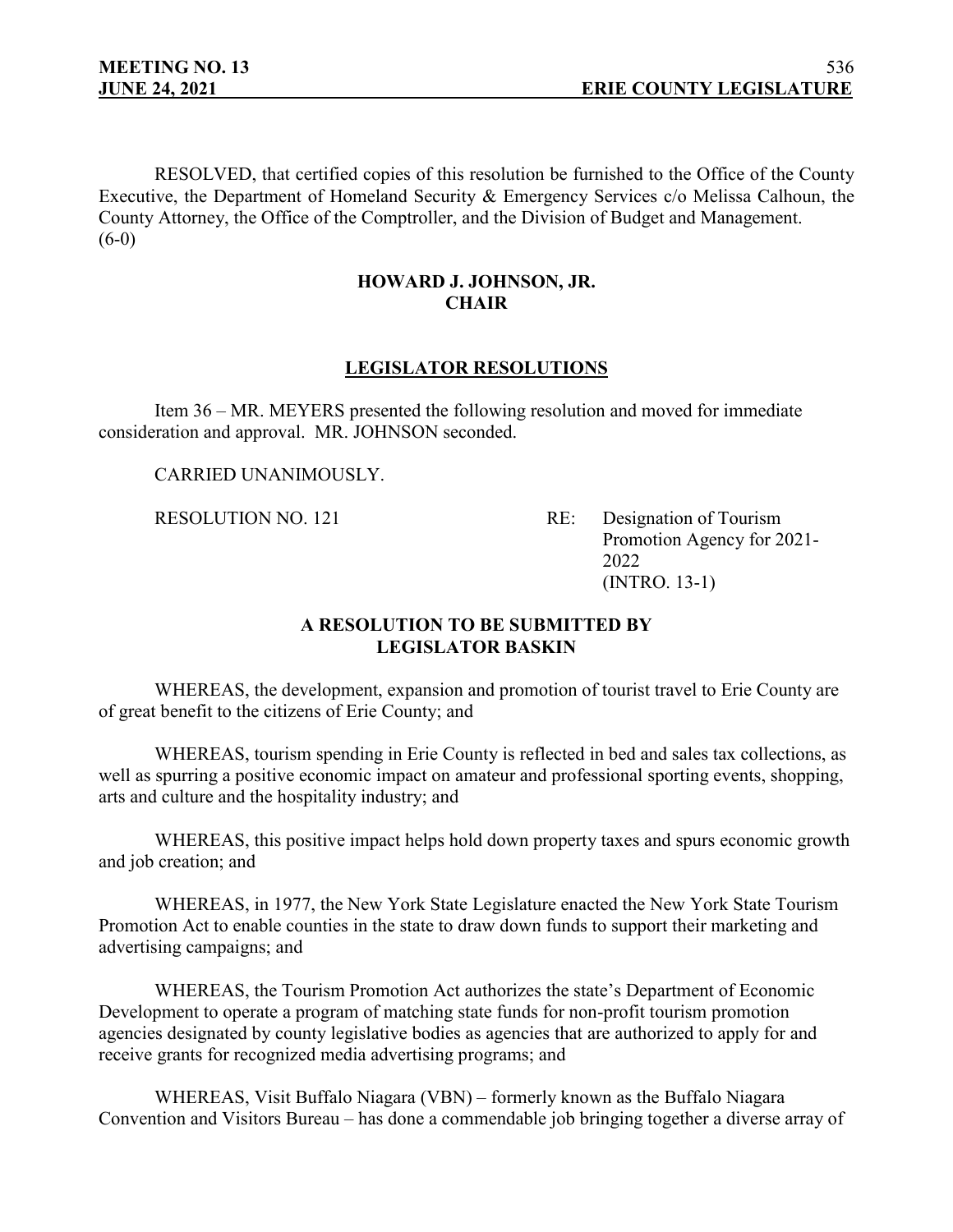non-profit organizations, attractions, retail businesses and members of the hospitality industry to work collaboratively for the benefit of our entire region.

NOW, THEREFORE, BE IT

RESOLVED, that Visit Buffalo Niagara (VBN), having served as Erie County's tourism promotion agency since 1974, is hereby re-designated as such for 2021-2022; and be it further

RESOLVED, that this Honorable Body requests that Visit Buffalo Niagara submit the appropriate application to the New York State Department of Economic Development for state matching funds to assist VBN to finance its tourism marketing, media relations and advertising campaigns as set outlined in the New York State Tourism Promotion Act; and be it further

RESOLVED, that officials of Visit Buffalo Niagara are hereby requested to appear at a future meeting of the Legislature's Community Enrichment Committee to discuss the status of the aforementioned state matching fund grants and other matters relating to the promotion of tourist visitation in Erie County and the Buffalo Niagara Region; and be it further

RESOLVED, that certified copies of this resolution be sent to the Commissioner of the New York State Department of Economic Development, Patrick Kaler and Judy Smith of Visit Buffalo Niagara, the tourism committees of both the New York State Assembly and Senate, County Executive Mark Poloncarz, the Erie County Department of Environment and Planning, and all other deemed necessary and proper.

Item 37 – CHAIR BASKIN directed that the following resolution be referred to the HEALTH & HUMAN SERVICES COMMITTEE.

GRANTED.

INTRO. 13-2 from CHIMERA. Support for Increasing the New York State Childcare Market Rate.

Item 38 – CHAIR BASKIN directed that the following resolution be referred to the HEALTH & HUMAN SERVICES COMMITTEE.

MR. LORIGO challenged the ruling of the chair. MR. TODARO seconded.

CHAIR BASKIN directed that a roll-call vote be taken.

AYES: MR. GREENE, MR. LORIGO, MR. MILLS and MR. TODARO. NOES: CHAIR BASKIN, MS. CHIMERA, MR. GILMOUR, MR. HARDWICK, MR. JOHNSON, MR. MEYERS and MS. VINAL. (AYES: 4; NOES: 7)

FAILED.

INTRO. 13-3 from LORIGO, GREENE, TODARO & MILLS. Waiver of Health Department Fee on Permit to Operate a Temporary Food Service Establishment.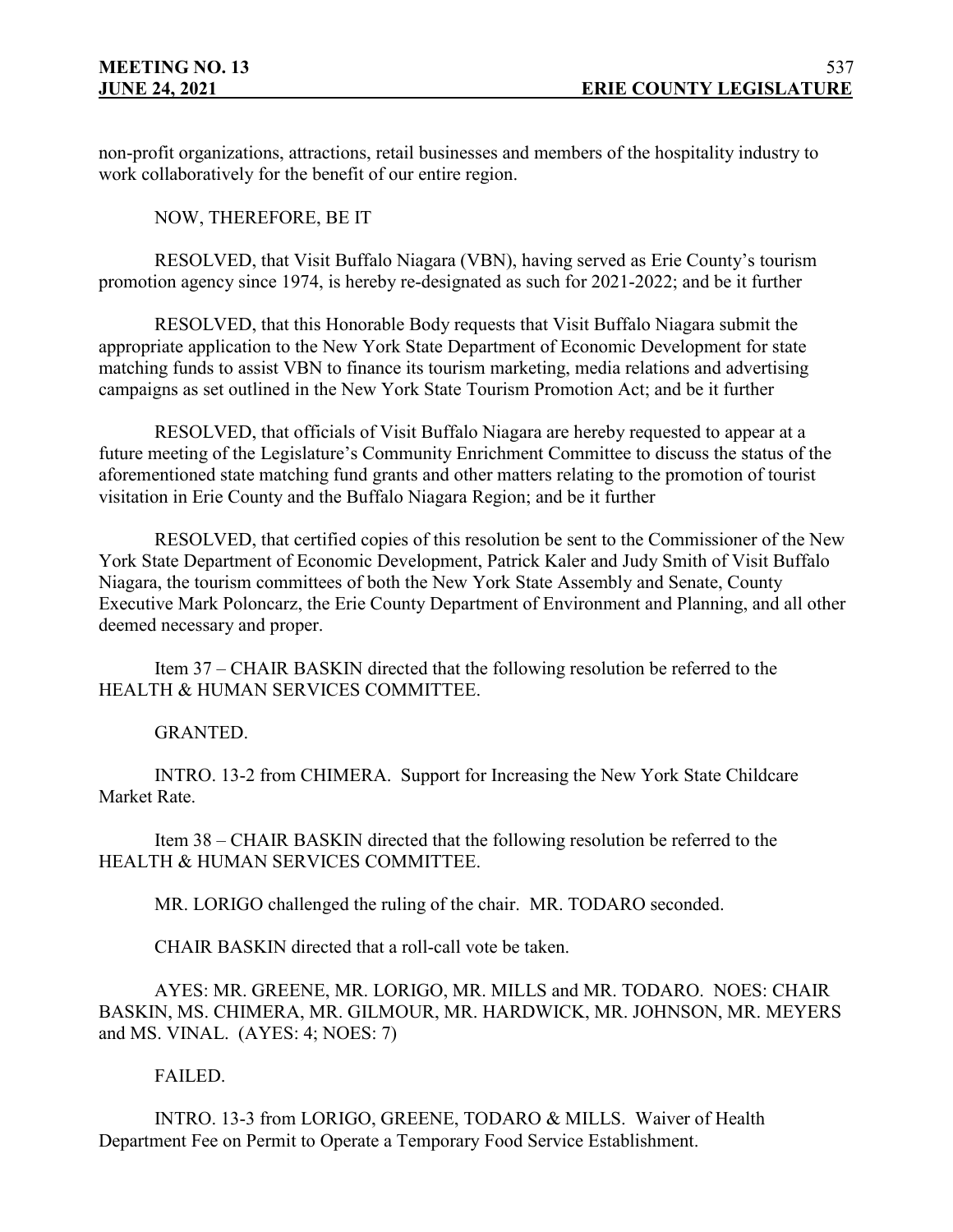Item 39 – CHAIR BASKIN directed that the following resolution be referred to the FINANCE & MANAGEMENT COMMITTEE.

GRANTED.

INTRO. 13-4 from TODARO, LORIGO, GREENE & MILLS. Support for the Help Wanted Act.

Item 40 – MR. MEYERS presented the following resolution and moved for immediate consideration. MR. JOHNSON seconded.

CHAIR BASKIN directed that a roll-call vote be taken.

AYES: MR. GREENE, MR. LORIGO, MR. MILLS, CHAIR BASKIN, MS. CHIMERA, MR. GILMOUR, MR. HARDWICK, MR. JOHNSON, MR. MEYERS and MS. VINAL. NOES: None. (AYES: 11; NOES: 0)

CARRIED UNANIMOUSLY.

RESOLUTION NO. 122 RE: Supporting the Establishment of Juneteenth as an Observed Erie County Holiday (INTRO. 13-5)

## **A RESOLUTION TO BE SUBMITTED BY LEGISLATORS BASKIN & JOHNSON**

WHEREAS, Juneteenth is the oldest nationally celebrated commemoration of the ending of slavery in the United States; and

WHEREAS, Juneteenth commemorates June 19, 1865, when Union Army soldiers, led by Major General Gordon Granger, landed at Galveston, Texas with news that the Civil War had ended and Black slaves were now free; and

WHEREAS, General Granger read to the residents of Galveston General Order Number 3, which stated: "The people of Texas are informed that in accordance with a Proclamation from the Executive of the United States, all slaves are free. This involves an absolute equality of rights and rights of property between former masters and slaves"; and

WHEREAS, the celebration of June 19<sup>th</sup> was termed "Juneteenth" and grew with participation from descendants of those freed Black slaves, with the date becoming highly revered in Texas decades later, with many former slaves and descendants making an annual pilgrimage back to Galveston on this date; and

WHEREAS, Juneteenth has become a national day of celebration, parades, picnics, and prayer events; and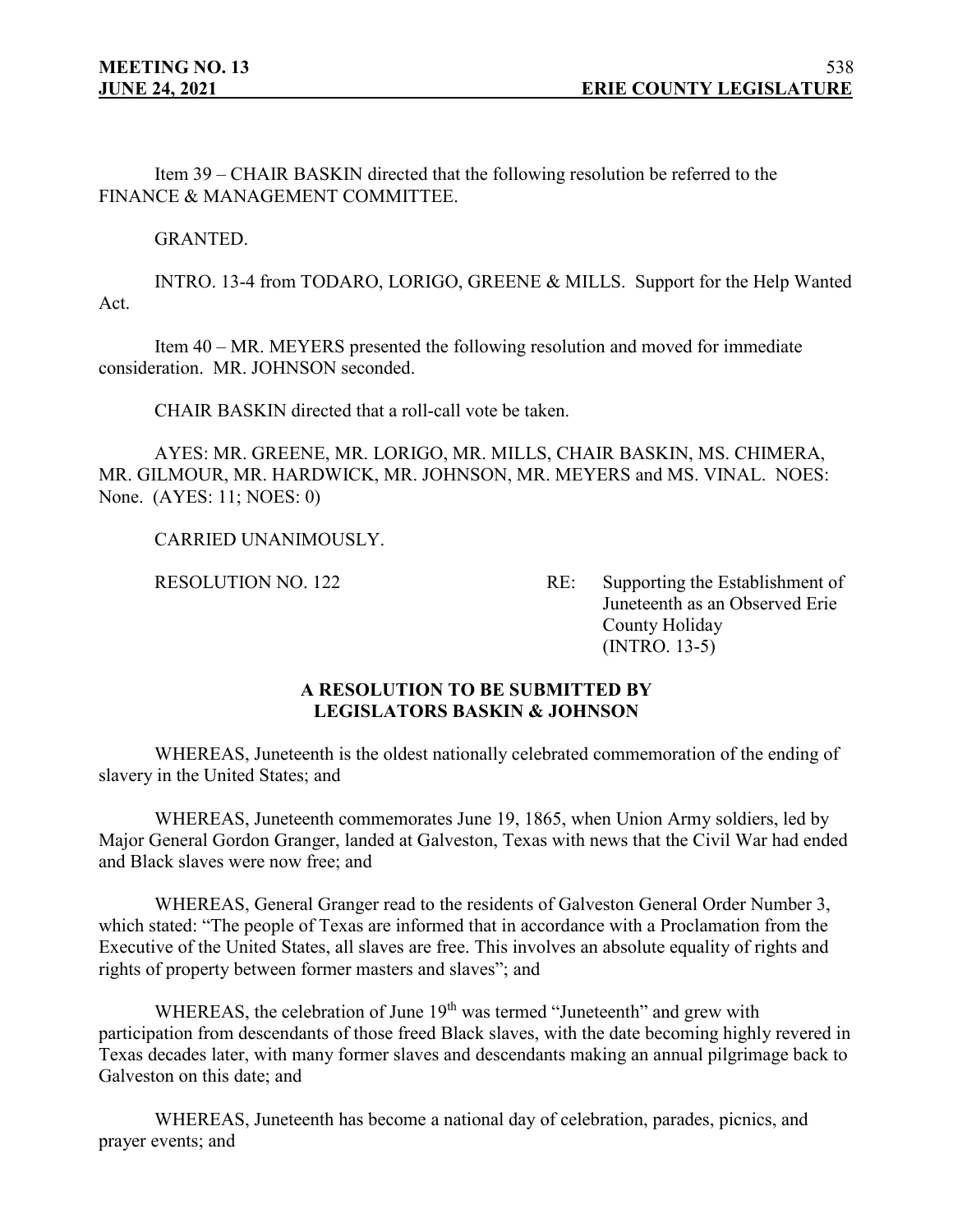WHEREAS, along with parties, barbecues, sporting activities, and family gatherings, Juneteenth also focuses on education and self-improvement, featuring celebrations with guest speakers and prayer services; and

WHEREAS, historically, little interest existed outside the African American community in participation in the celebrations and White Americans have traditionally had little participation or involvement in Juneteenth commemorations or events; and

WHEREAS, recent tragic and senseless events in our country and community involving African Americans and law enforcement have led to public outcry and introspection about the state of racial relations in our country and community, and the need for more improvements and progress in addressing racial inequity; and

WHEREAS, as a part of the public outcry and expressions of concern, many elected officials and activists have called for more awareness of the contributions of African Americans to our society, and the naming of Juneteenth as an observed public and government holiday, to allow persons of all ethnicities to recognize the legacy of slavery and racism in our country, and to celebrate all of the positive accomplishments and contributions of African Americans in the United States; and

WHEREAS, Juneteenth is also a time to focus on advancing racial equity and fighting racial injustice; and

WHEREAS, Buffalo features one of the largest annual Juneteenth celebrations in the country; and

WHEREAS, on January 1, 1980, Juneteenth became an official state holiday in Texas through the efforts of Al Edwards, an African American state legislator; and

WHEREAS, Governor Andrew Cuomo named June 19, 2020 as an observed state government holiday for State employees and starting in 2021, Juneteenth is now an observed State holiday for State employees; and

WHEREAS, Juneteenth became a paid holiday for City of Buffalo employees beginning in 2021; and

WHEREAS, on June 17, 2021, President Joseph Biden signed legislation making Juneteenth – June  $19^{th}$  – a new annual federal holiday, and established the federal observance of the new holiday immediately on Friday, June 18, 2021; and

WHEREAS, the leaders of most of the County's collective bargaining units (CSEA, AFSCME, Sheriff PBA, CSEA Correction Officers, and NYSNA signed a letter to the County Executive I October 2020 (attached) supporting the designation of Juneteenth as an observed Erie County government holiday; and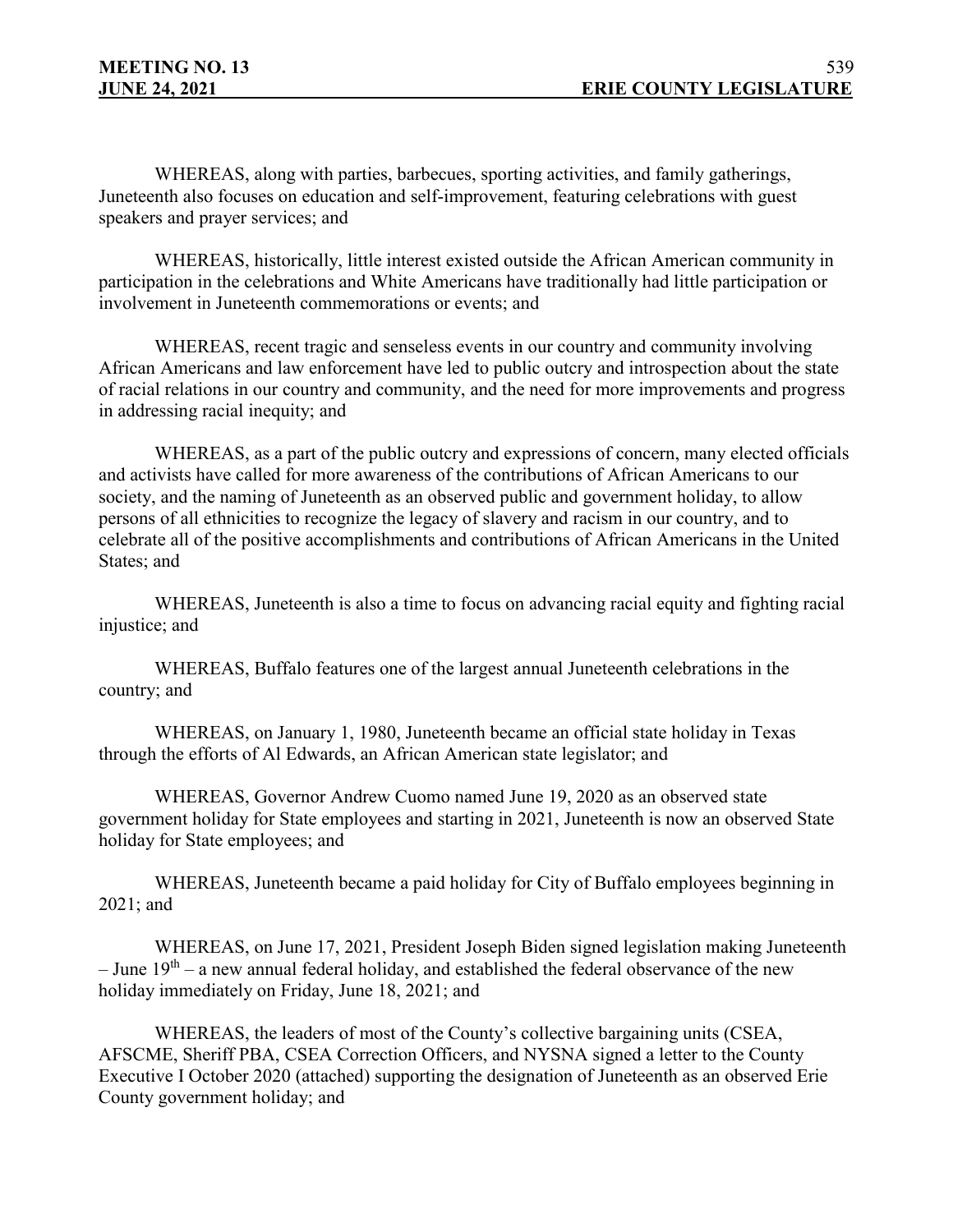WHEREAS, Erie County government can and should make an affirmative expression of support for the naming of Juneteenth annually as an Erie County government observed holiday to commemorate the ending of slavery, and to be a day of reflection of race relations in this country and to stress the importance of racial parity and justice.

NOW, THEREFORE, BE IT

RESOLVED, that the Erie County Legislature hereby expresses its support for the naming of Juneteenth as an annual observed Erie County government holiday and urges the Erie County Executive to act to designate Juneteenth as an observed holiday; and be it further

RESOLVED, upon passage by this Honorable Body, the County Executive and Commissioner of Labor Relations are urged to negotiate the terms of Juneteenth becoming an observed paid County holiday for County employees with the County's collective bargaining units, provided there is no loss of any other observed holidays or rights for County employees; and be it further

RESOLVED, that certified copies of this resolution be transmitted to the County Executive, Commissioners of Labor Relations and Personnel, the County's collective bargaining units, and the NAACP Buffalo Chapter.

MR. MEYERS moved to amend the resolution by including Et Al Sponsorship. MR. LORIGO seconded.

CARRIED UNANIMOUSLY.

MR. MEYERS moved to approve the resolution as amended. MR. JOHNSON seconded.

CARRIED UNANIMOUSLY.

## **COMMUNICATIONS DISCHARGED FROM COMMITTEE**

Item 41 – MR. MEYERS moved to discharge the HEALTH & HUMAN SERVICES COMMITTEE of further consideration of COMM. 12E-18 (2021). MR. JOHNSON seconded.

CARRIED UNANIMOUSLY.

RESOLUTION NO. 123 RE: Authorization to Contract with Hear 2 Learn, PLLC (COMM. 12E-18, 2021)

WHEREAS, the Erie County Department of Health Division of Services of Children with Special Needs is responsible for the operation of Preschool and Early Intervention Programs; and

WHEREAS, through the Pre-School Program for three and four-year-old children specialized education and therapeutic services are provided to children with special needs; and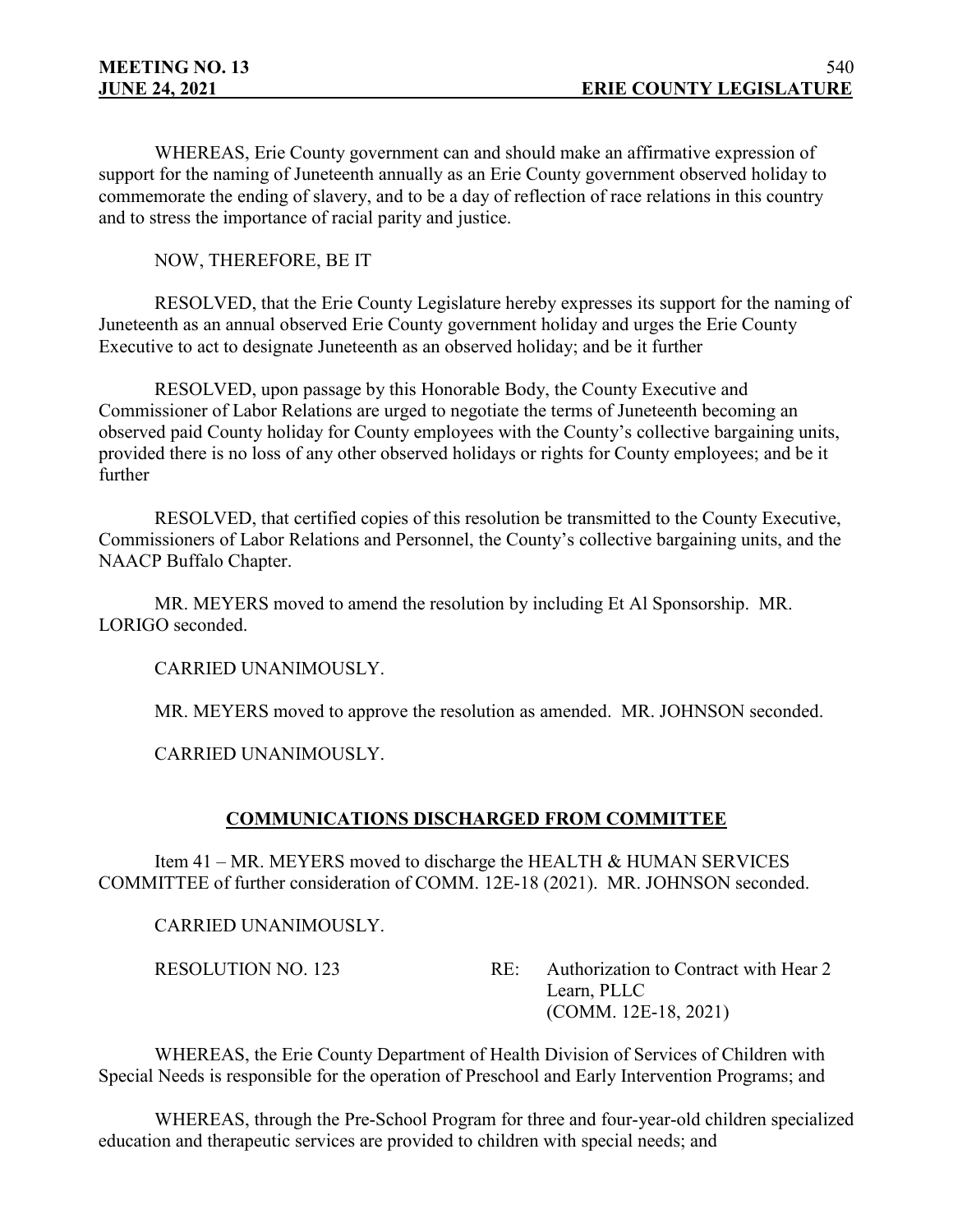WHEREAS, the Preschool Program serves over 2,000 children every year; and

WHEREAS, Erie County is required to contract with any Agency providing services to children in the Pre-School Program.

NOW, THEREFORE, BE IT

RESOLVED, that the Erie County Legislature hereby authorizes the County Executive to enter into contract with Hear 2 Learn, PLCC for Related Services Only; and be it further

RESOLVED**,** that certified copies of this resolution be forwarded to the County Executive, the Division of Budget and Management, the Department of Law and to Dr. Gale R. Burstein, Commissioner in the Erie County Health Department, 9<sup>th</sup> Floor, Rath Building.

MR. MEYERS moved to approve the item. MR. JOHNSON seconded.

CARRIED UNANIMOUSLY.

## **SUSPENSION OF THE RULES**

None.

## **COMMUNICATIONS FROM ELECTED OFFICIALS**

#### FROM THE COUNTY CLERK

Item  $42 - (COMM. 13E-1)$  Mortgage Tax Semi-Annual Report of Receipts  $\&$ Disbursements

Received and referred to the FINANCE & MANAGEMENT COMMITTEE.

#### FROM THE COMPTROLLER

Item 43 – (COMM. 13E-2) Letter to Chair of Legislature Concerning Warrant for Payment of Additional Mortgage Recording Tax

Received and referred to the FINANCE & MANAGEMENT COMMITTEE.

## FROM THE COUNTY EXECUTIVE

Item 44 – (COMM. 13E-3) COVID-19 State of Emergency Status

Received and referred to the HEALTH & HUMAN SERVICES COMMITTEE.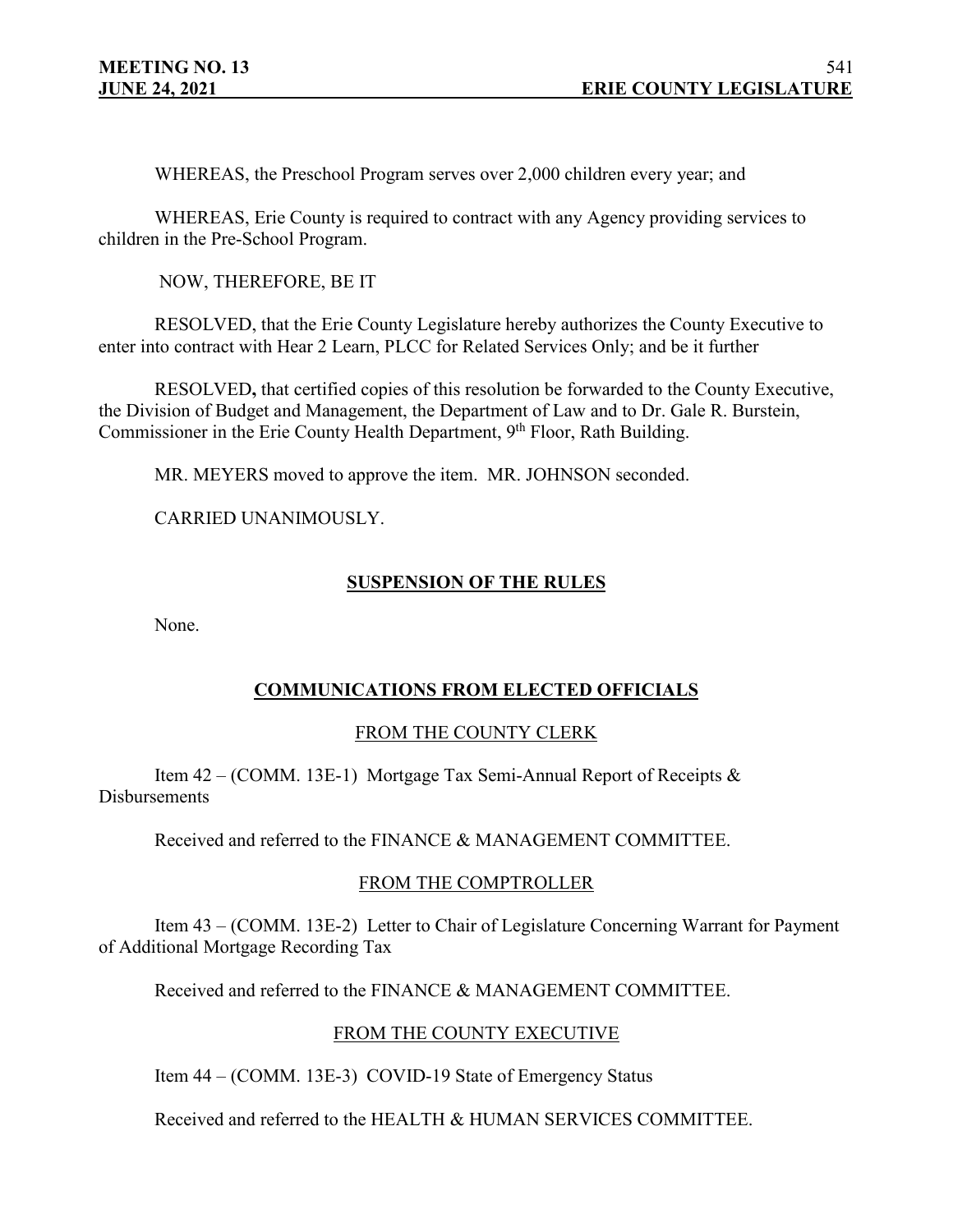Item 45 – (COMM. 13E-4) ECSD No. 3 - Engineering Term Contract Agreement

Received and referred to the ENERGY & ENVIRONMENT COMMITTEE.

Item  $46 - (COMM. 13E-5)$  Authorization to Enter into Agreement for EC Park Signage & Wayfinding Manual

Item 47 – (COMM. 13E-6) ECHC - 2021 Hot Water Tank Replacements

Item 48 – (COMM. 13E-7) Buffalo & EC Botanical Gardens 2020 Replacement of Vents & Vent Control Systems

Item 49 – (COMM. 13E-8) Rath Building - Parking Garage Sprinkler System Replacement

Item 50 – (COMM. 13E-9) Buffalo & EC Public Library - One Year Extension of Various Capital Projects Term Agreement

The above five items were received and referred to the ECONOMIC DEVELOPMENT COMMITTEE.

Item 51 – (COMM. 13E-10) Authorization to Contract for Commercial Real Estate Brokerage Services in EC Home

Received and referred to the FINANCE & MANAGEMENT COMMITTEE.

Item 52 – (COMM. 13E-11) IMA for Parker Blvd. Complete Streets Initiative Project, Town of Tonawanda

Received and referred to the ECONOMIC DEVELOPMENT COMMITTEE.

#### FROM CHAIR BASKIN

Item 53 – (COMM. 13E-12) Letter to Legislature Clerk Concerning Transition of Meetings on 6/24/2021

Received, filed and printed.

June 18, 2021

Robert M. Graber, Clerk Erie County Legislature 92 Franklin Street Fourth Floor Buffalo, New York 14202

> Re: June 24<sup>th</sup> Work Session and Legislative Session will be Held Virtually due to the Coronavirus Pandemic and the Legislative Session Time Will Be Changed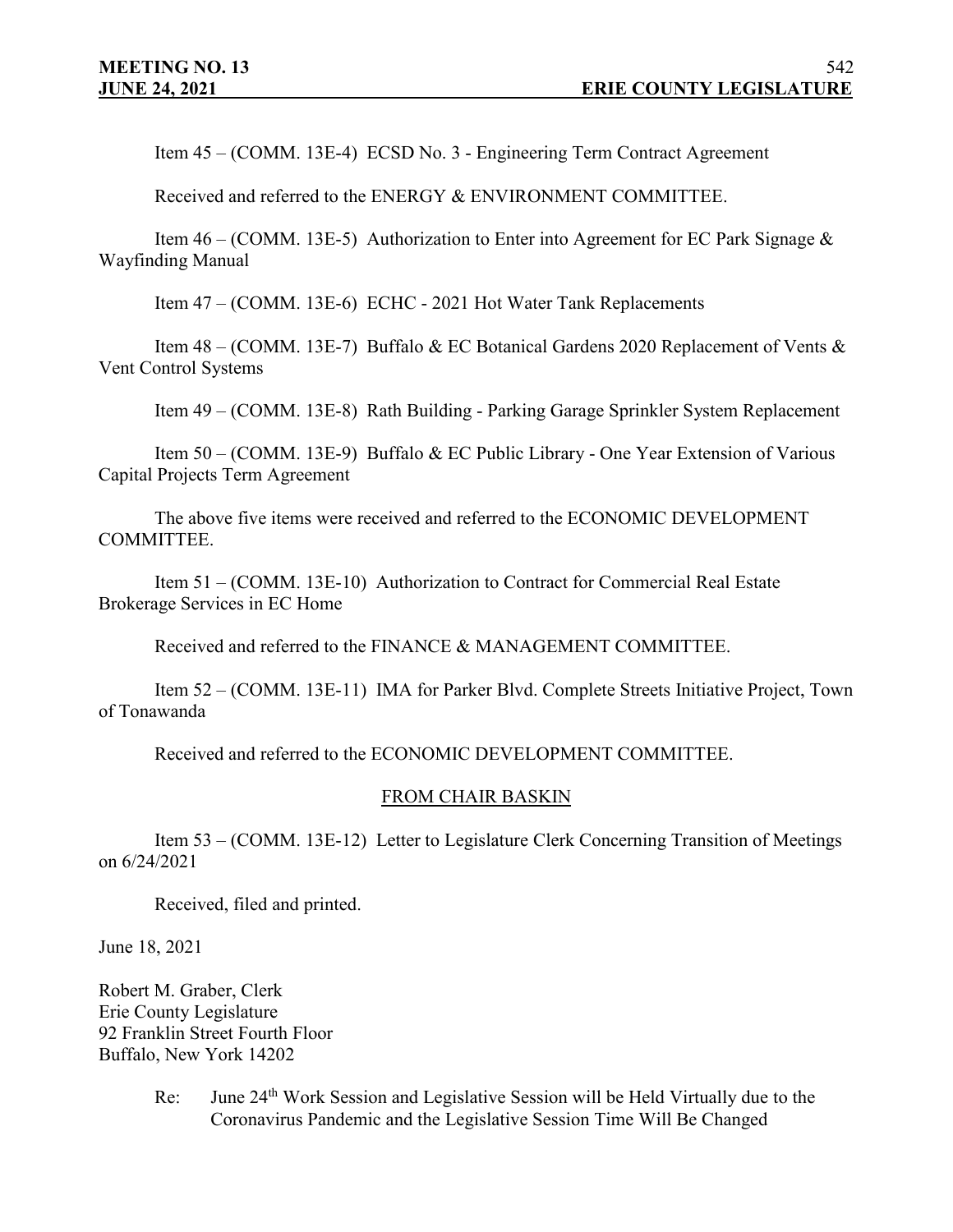Dear Mr. Graber:

Due to the Coronavirus COVID-19 pandemic, and in order to help protect the members and staff of the Erie County Legislature and the public from potential exposure to the virus, I am writing to advise you that pursuant to Section 2.03 of the Erie County Legislature's Rules of Order, *I am* shifting the Legislature's scheduled June 24, 2021 session from being held in the Chambers of the Legislature to a virtual hearing via Zoom. In addition, the legislative session will be held at 11:00 am instead of 2:00 pm.

Please notify all legislators, staff, the media, and the public of this change and the call-in details. Thank you in advance for your assistance.

Sincerely,

April N.M. Baskin Chair of the Legislature

# FROM THE COUNTY EXECUTIVE

Item 54 – (COMM. 13E-13) Reappointments to the ECMCC

Item 55 – (COMM. 13E-14) Appointments to the EC Advisory Board Division for Persons with Disabilities

The above two items were received and referred to the HEALTH & HUMAN SERVICES COMMITTEE.

Item 56 – (COMM. 13E-15) American Rescue Plan Omnibus Spending Package - "RENEW Plan"

Item 57 – (COMM. 13E-16) Grant Budget Modification & New Position - HIV Prevention within Communities of Color

The above two items were received and referred to the FINANCE & MANAGEMENT COMMITTEE.

## **COMMUNICATIONS FROM THE DEPARTMENTS**

#### FROM THE DIRECTOR OF BUDGET & MANAGEMENT

Item 58 – (COMM. 13D-1) Notification of New COVID-19 Contracts

Received and referred to the HEALTH & HUMAN SERVICES COMMITTEE.

## FROM THE DEPUTY COMPTROLLER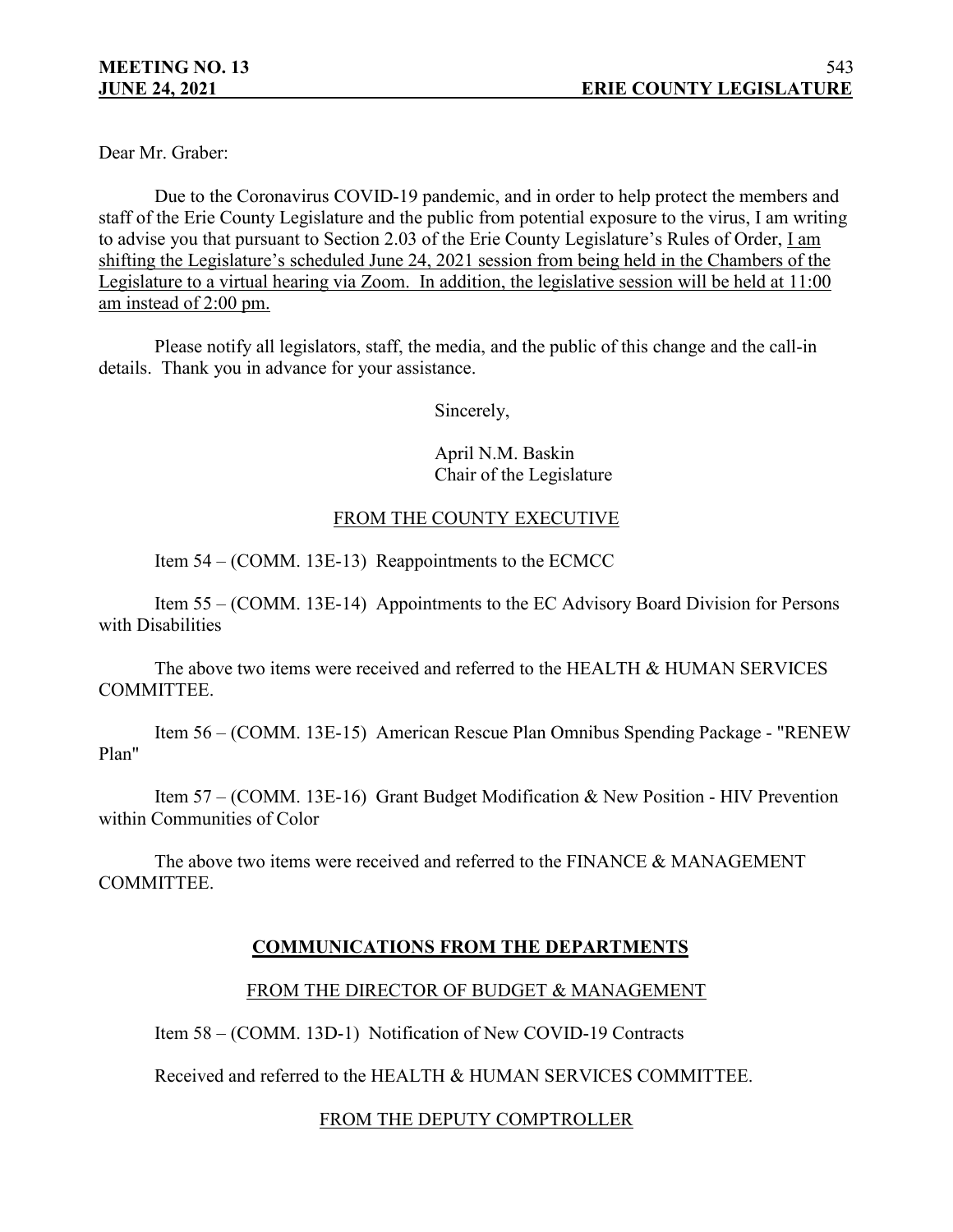Item 59 – (COMM. 13D-2) Letter to Legislature Regarding April Sales Tax Receipts

Received and referred to the FINANCE & MANAGEMENT COMMITTEE.

## FROM THE CLERK OF LEGISLATURE

Item 60 – (COMM. 13D-3) Acknowledgment of Filing of Documents Concerning Creation of the Cayuga Creek Water District in the Town of Alden

Received and referred to the ENERGY & ENVIRONMENT COMMITTEE.

# FROM THE CLERK OF THE LEGISLATURE

Item 61 – (COMM. 13D-4) Letter to Legislature Concerning Transition of Meetings on 6/24/21

Received, filed and printed.

June 18, 2021

TO: ALL MEMBERS OF THE ERIE COUNTY LEGISLATURE

FROM: ROBERT M. GRABER, CLERK

SUBJECT: JUNE 24, 2021 WORK SESSION AND LEGISLATIVE SESSION WILL BE HELD VIRTUALLY DUE TO THE CORONAVIRUS PANDEMIC AND THE LEGISLATIVE SESSION TIME WILL BE CHANGED

PLEASE TAKE NOTICE that pursuant to Erie County Legislature Chair April N.M. Baskin's letter concerning COVID-19, the Erie County Legislature's scheduled June 24, 2021 legislative session and work session will be shifted from being held in the Chambers of the Legislature to a virtual hearing, to be held via Zoom. In addition, the legislative session will be held at 11:00 am, instead of 2:00 pm.

The Chairwoman's letter directing the changes is attached.

The Zoom details are as follows:

Erie County Legislature Work Session at 10:00 am and Legislative Session #13 (2021) at 11:00 am <https://us02web.zoom.us/j/88922929661> Meeting ID: 889 2292 9661 Or call 646-876-9923

Thank you.

# FROM THE DEPARTMENT OF LAW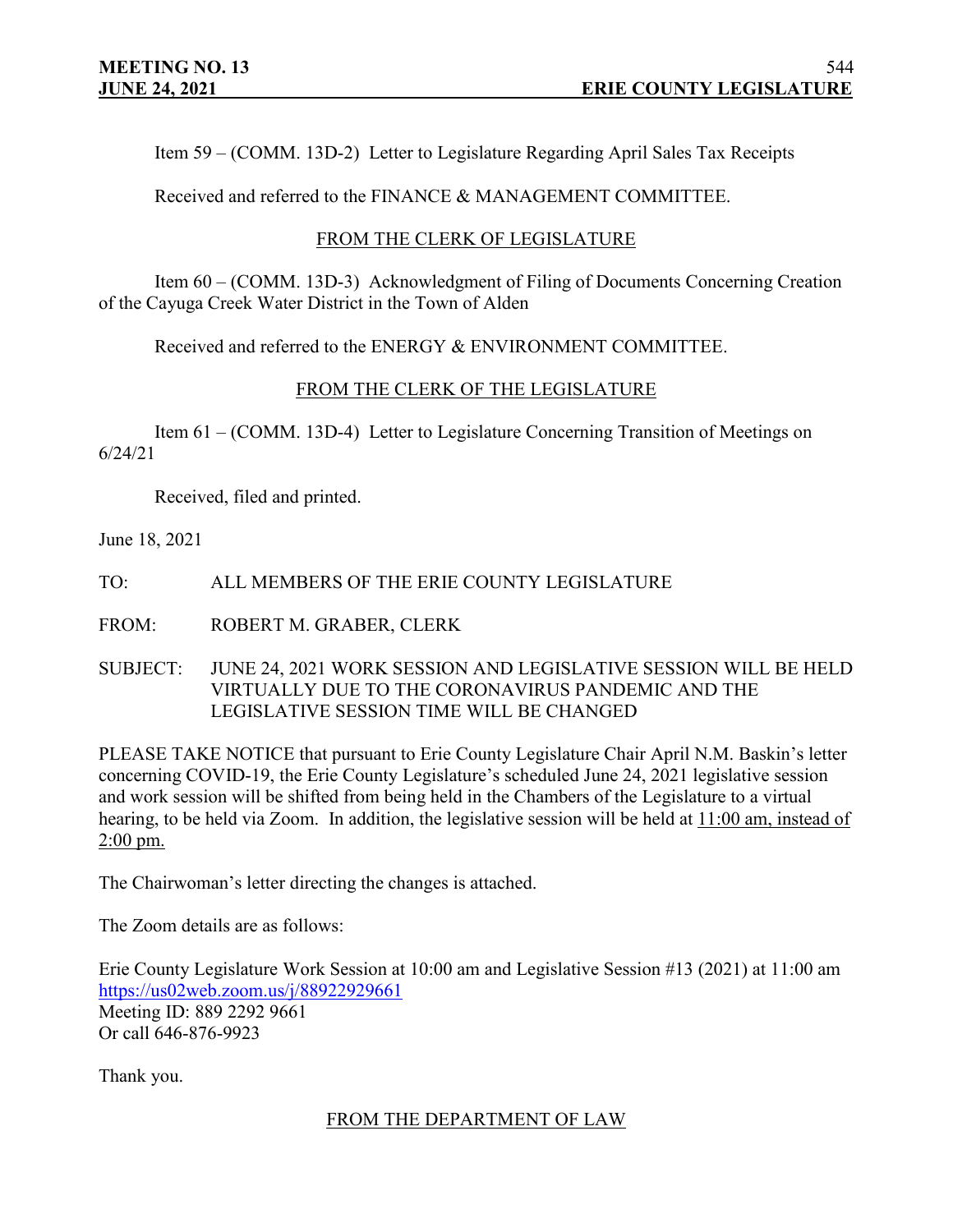Item 62 – (COMM. 13D-5) Local Emergency Order Extensions

Received and referred to the HEALTH & HUMAN SERVICES COMMITTEE.

## **COMMUNICATIONS FROM THE PEOPLE AND OTHER AGENCIES**

#### FROM THE NYS COMPTROLLER - OFFICE OF LEGAL SERVICES

Item 63 – (COMM. 13M-1) Documents Concerning Creation of the Cayuga Creek Water District in the Town of Alden

Received and referred to the ENERGY & ENVIRONMENT COMMITTEE.

#### FROM THE CITIZENS CAMPAIGN FOR THE ENVIRONMENT

Item 64 – (COMM. 13M-2) Letter to Legislature Regarding Moratorium on Wind Turbines in the Great Lakes

Received and referred to the ENERGY & ENVIRONMENT COMMITTEE.

## FROM THE NYS DEPT. OF TAXATION & FINANCE

Item 65 – (COMM. 13M-3) Additional Information Regarding State Equalization Rates for the 2021 Assessment Rolls

Received and referred to the FINANCE & MANAGEMENT COMMITTEE.

## FROM THE NYSDEC

Item 66 – (COMM. 13M-4) Invitation for Public Comment - Application & Draft Remedial Investigation at 156 Chandler St., Buffalo

Received and referred to the ENERGY & ENVIRONMENT COMMITTEE.

## **ANNOUNCEMENTS**

Item 67 – Chair Baskin announced that committee meetings will be held on Thursday, July 1, 2021.

#### **MEMORIAL RESOLUTIONS**

Item 68 – Legislator Hardwick requested that when the Legislature adjourns, it do so in memory of Mary C. Miller and Leonard "Skip" Chase.